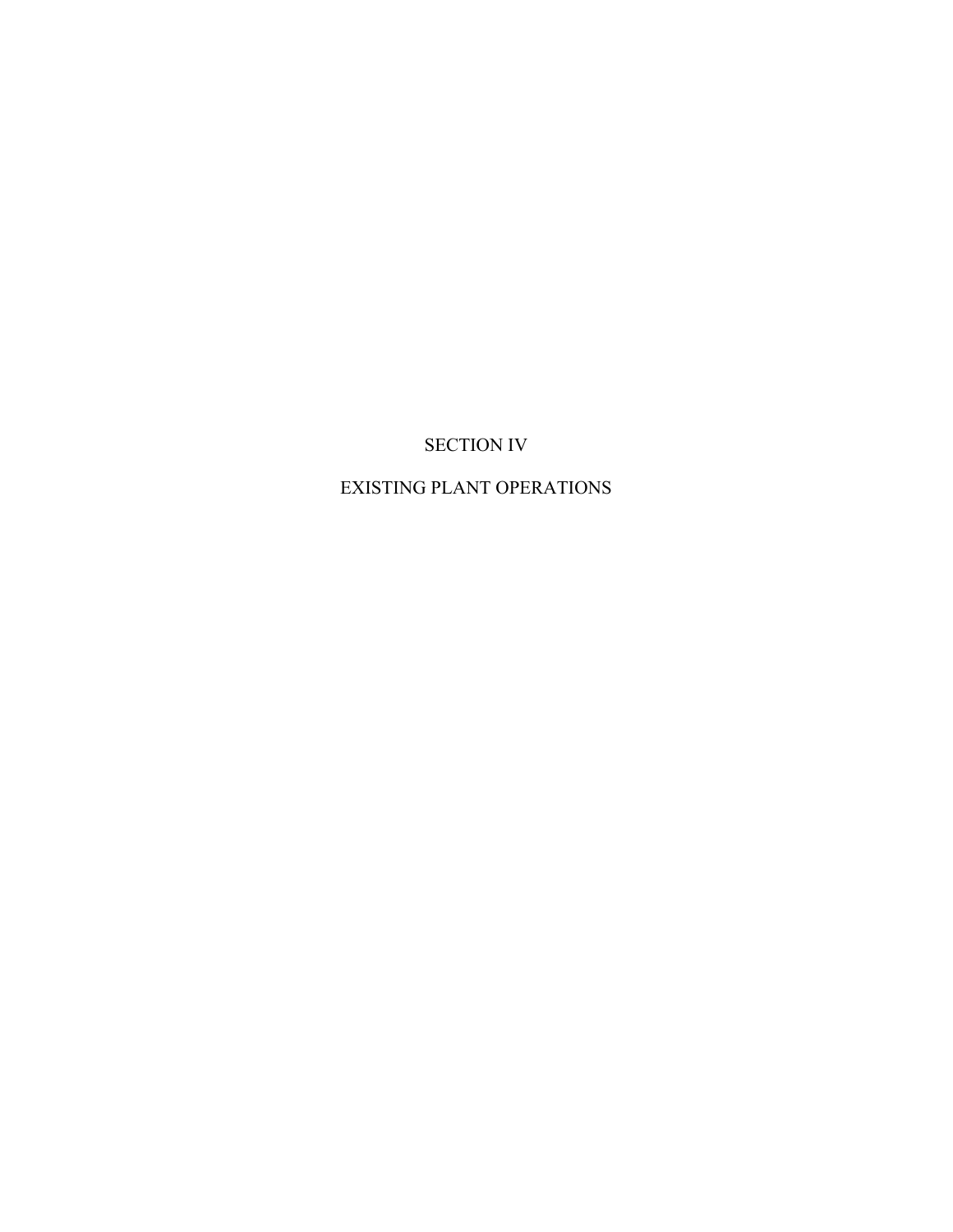#### SECTION IV

#### EXISTING PLANT OPERATIONS

#### A. Plant Description

The Carl A. White Water Reclamation Plant was placed in operation in June 1978. The facility was constructed to treat acid mine water from the abandoned Ernest Mine Complex with the plant located at Creekside, Indiana County, Pennsylvania. Basically the plant is a lime neutralization, iron percipitation plant with the treated effluent discharged to McKee Run, a nearby stream, and the sludge wasted back into the abandoned mine.

The existing plant consists of a two story Control Building, strategically located in the geographical center of the treatment tanks, erected of concrete and containing an office, laboratory, electrical apparatus, mechanical equipment and two flash mixing tanks. Also included are two reinforced concrete circular aeration tanks, four reinforced concrete settling tanks, two rectangular underground reinforced concrete waste sludge wells, a waste sludge discharge point, a reinforced concrete final tank, a fiberglass domestic wastewater treatment plant and six vertical turbine type raw water pumps. The plant complex is surrounded with a cyclone type security fence and is equipped with bituminous paved access and service roadways.

The plant is located on the earths surface at a point where the coal was not mined. The raw water is received from a mine heading or passageway which is shown on existing mine maps and found via exploratory drilling at the time of plant design and construction. Sludge wasting is back into the mine at another mine heading which is shown on existing mine maps and found by the same method as the raw water heading. During the design of the treatment facilities it was anticipated that the wasted sludge would not return to the raw water pumps as quickly as it did.

Operation of the treatment plant begins with the pumping of raw mine water by any one of six raw water pumps to the second floor of the Control Building. The water is conveyed through six reinforced fiberglass pipe force mains which terminate in a distribution trough. Via a series of stop gates, flow distribution of water through the plant can be divided into either or both sides of the treatment plant. The divided flow passes through a parshall flume (one on each side of the plant) where the quantity is measured prior to being discharged into a flash mixer.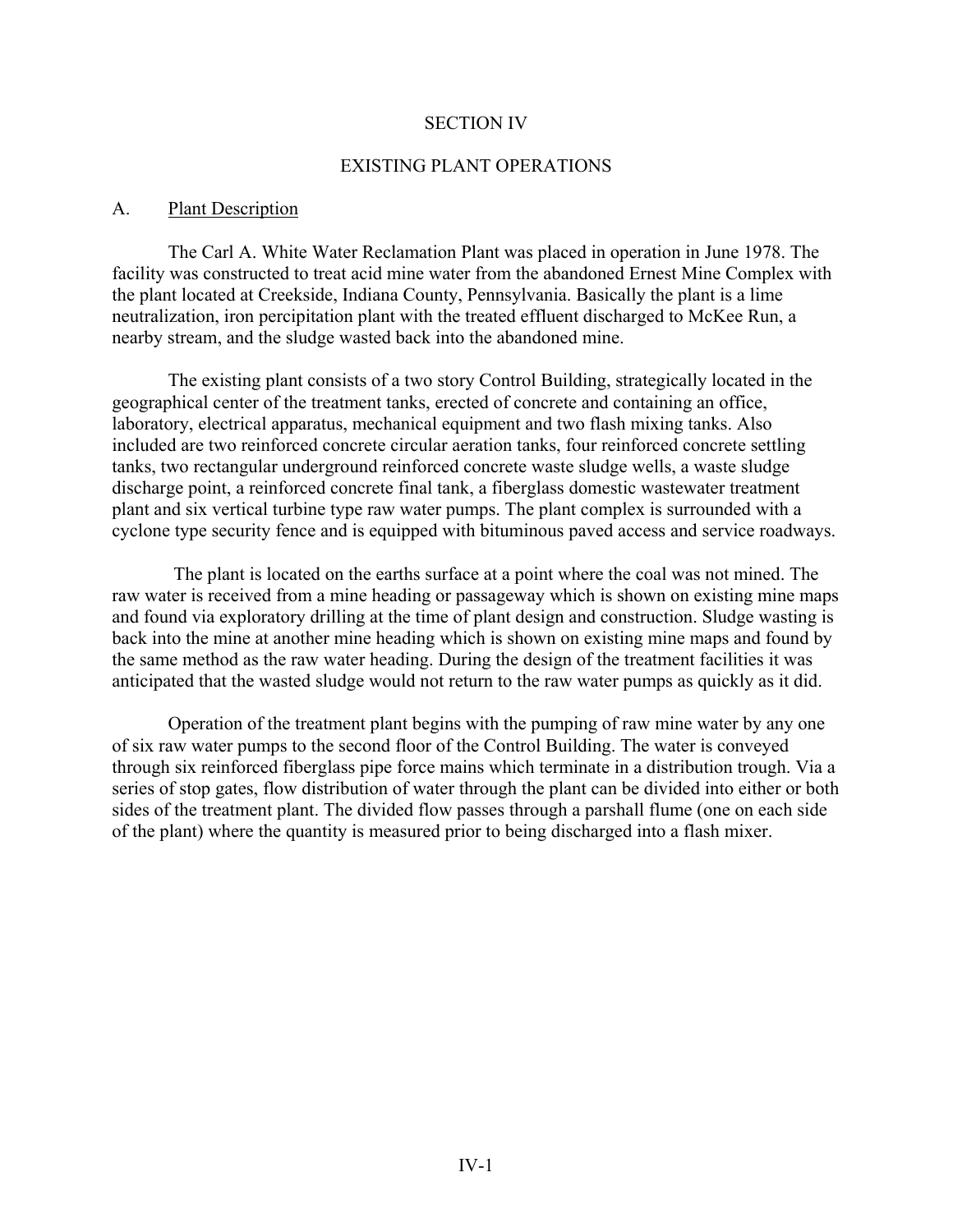In the flash mixer lime slurry is added to neutralize the mine water and the tank contents is thoroughly mixed. A flash mixer effluent pH probe inserted in the discharge trough automatically and continuously measures the liquid pH and paces the lime slurry addition to the flash mixer tank. The pH setting desired is manually set. Provisions have been made to recirculate sludge from the final clarifiers to the flash mixing tanks.

From the flash mixer, the pre-treated (neutralized) mine water flows by gravity to an aeration tank. In the aeration tank air is furnished through submerged diffusers located at the bottom center and perimeter of the tank. The aerator mixing mechanism adds air to the tank contents as well and assures continuous and complete mixing of the liquid in the tank. Provisions have been made to recirculate sludge from the final clarifiers to the aeration tanks.

From the aeration tank flow is divided and discharged equally to two clarifiers (sometimes called settling tanks). Flow enters the clarifier at the liquid surface in the center of the tank. A clarifier center skirt prevents the liquid from moving laterally into the settling zone. The liquid must move down under the center skirt, then back up to the point of discharge. This vertical movement assists in the precipitation of the heavy particles (sludge). Discharge is via a series of radial fiberglass troughs (effluent launders) to a common discharge trough. Each clarifier is equipped with a scraper mechanism located at the tank conical shaped bottom which moves the sludge to a tank center well (hopper). The scraper drive is located on a walkway over the tank liquid surface. Wasted sludge is drawn from the hopper by the plant operator via an electrically operated plug valve with the quantity of sludge and time of withdrawal selected by the plant operator. Provisions have been made to recirculate sludge from the final clarifiers to the clarifier influent trough.

From the final clarifiers the treated water flows to a final tank, then discharges by gravity into McKee Run. Water from the final tank is used as utility water; it being pumped from the final tank via two vertical turbine pumps to a hydropneumatic tank. The hydropneumatic tank balances the utility water pressure and volume and allows periodic resting of the utility water pumps. Utility water is used primarily for lime slaking with auxilliary uses of hosing, flushing, dilution, etc. as needed.

A lime handling system consists of duplicate lime storage bins and three each: lime feeders, lime slakers, lime slurry vats and lime slurry pumps. Two lime slurry tanks located on the second floor of the control building assure a continuous supply of lime slurry for the three lime slurry feeders located adjacent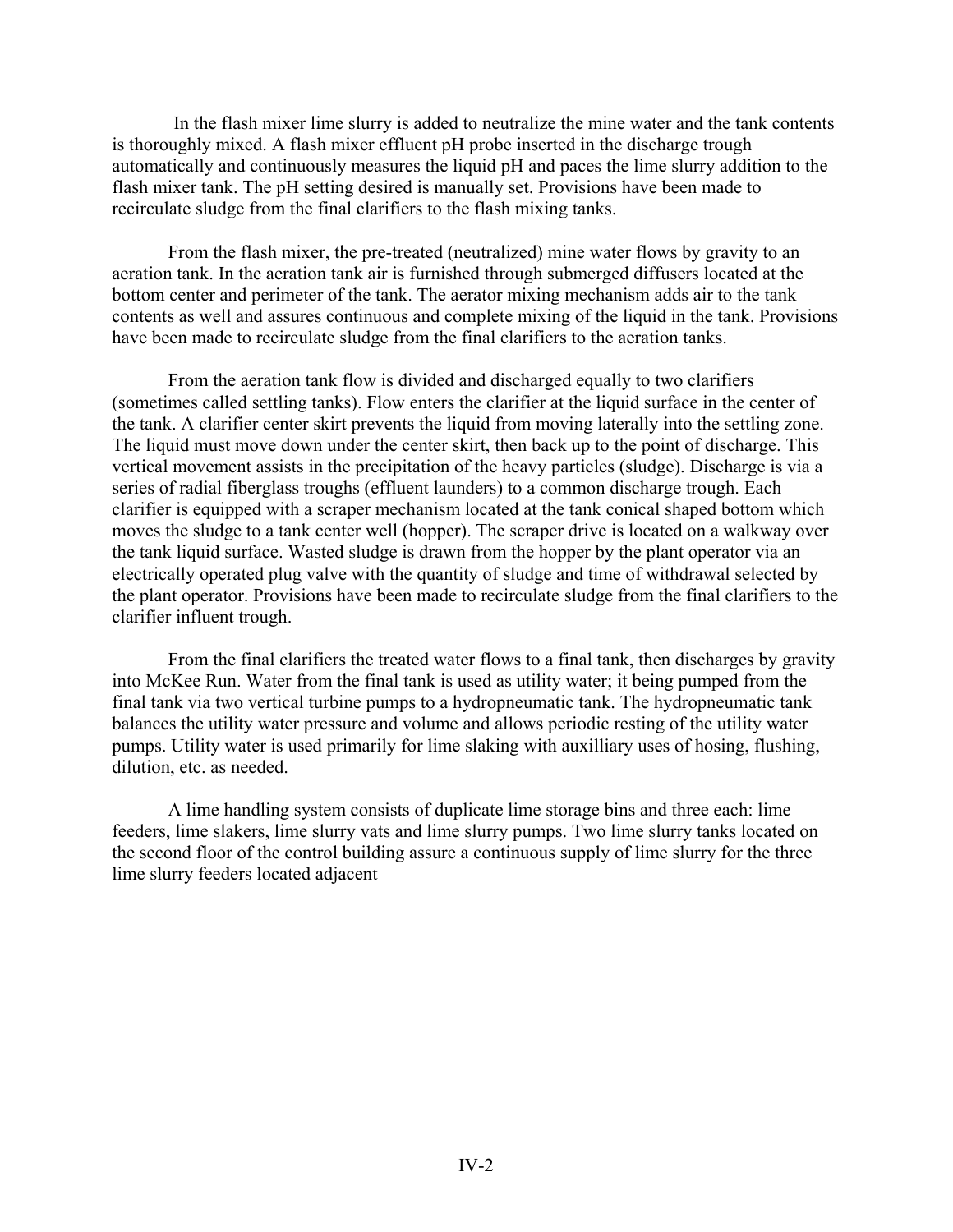to the lime slurry tanks. The lime used is pebble lime, shipped to the site in tank trucks. Loading of the lime storage bins is from the top. The bins are fitted with air pads which assist the flow of lime to the bin discharge port. The lime feeders are variable speed units with manual adjustment of feed rate. Each lime slaker is equipped with discharge rate adjustments, utility water adjustments and grit removal accessories. The lime slurry vats have mixers to keep the lime slurry in solution. The lime slurry pumps are variable speed (manually adjusted) progressing cavity type units that lift the lime slurry from the ground floor of the control building to the second floor (lime slurry tanks). The lime slurry tanks have mixers to keep the lime slurry in solution. The lime slurry feeders are variable feed rate units with the rate of feed automatically set by the pH measurement in the flash mixer effluent trough (low pH speeds up unit, high pH slows down unit).

Sludge to be recirculated, or wasted, is drawn off the clarifier center hopper by gravity to a sludge box at the clarifier perimeter. Sludge is recirculated from the sludge box at a rate desired by the treatment plant operator (sludge pump is a submersible variable speed unit) to either one, two or three points of discharge (flash mixer influent, aeration tank influent, clarifier influent). The rate of sludge recirculation is manually controlled and, in the first two points of discharge, measured with built-in instrumentation devices, while in the clarifier recirculation the rate is computed from a manual depth measurement in a three inch parshall flume.

Sludge to be wasted is drawn from the clarifier perimeter sludge box by gravity through a manually adjusted variable opening plug valve fitted with an electric operator. Operation of the plug valve may be performed manually at the valve location or remotely at the operating console in the plant office. All wasted sludge passes through a 3" parshall flume where the quantity is measured and recorded. NOTE: Instruments are located on the clarifier wasted sludge troughs so that the quantity of sludge wasted from each clarifier is measured. wasted sludge, following metering, enters a waste sludge well containing a variable speed submersible sludge pump which pumps the sludge to the point of wasted sludge entry to the abandoned mine complex. The rate of pumping is variable, being paced by the liquid level in the waste sludge box.

The existing treatment plant air used for oxidation of the neutralized mine water is obtained from two positive displacement blowers (compressors) located in a room on the second floor of the Control Building. The blower room is walled with sound buffering materials. Each blower speed is manually adjustable over a wide range of air output. Air flow to each side of the treatment plant is measured and continuously recorded.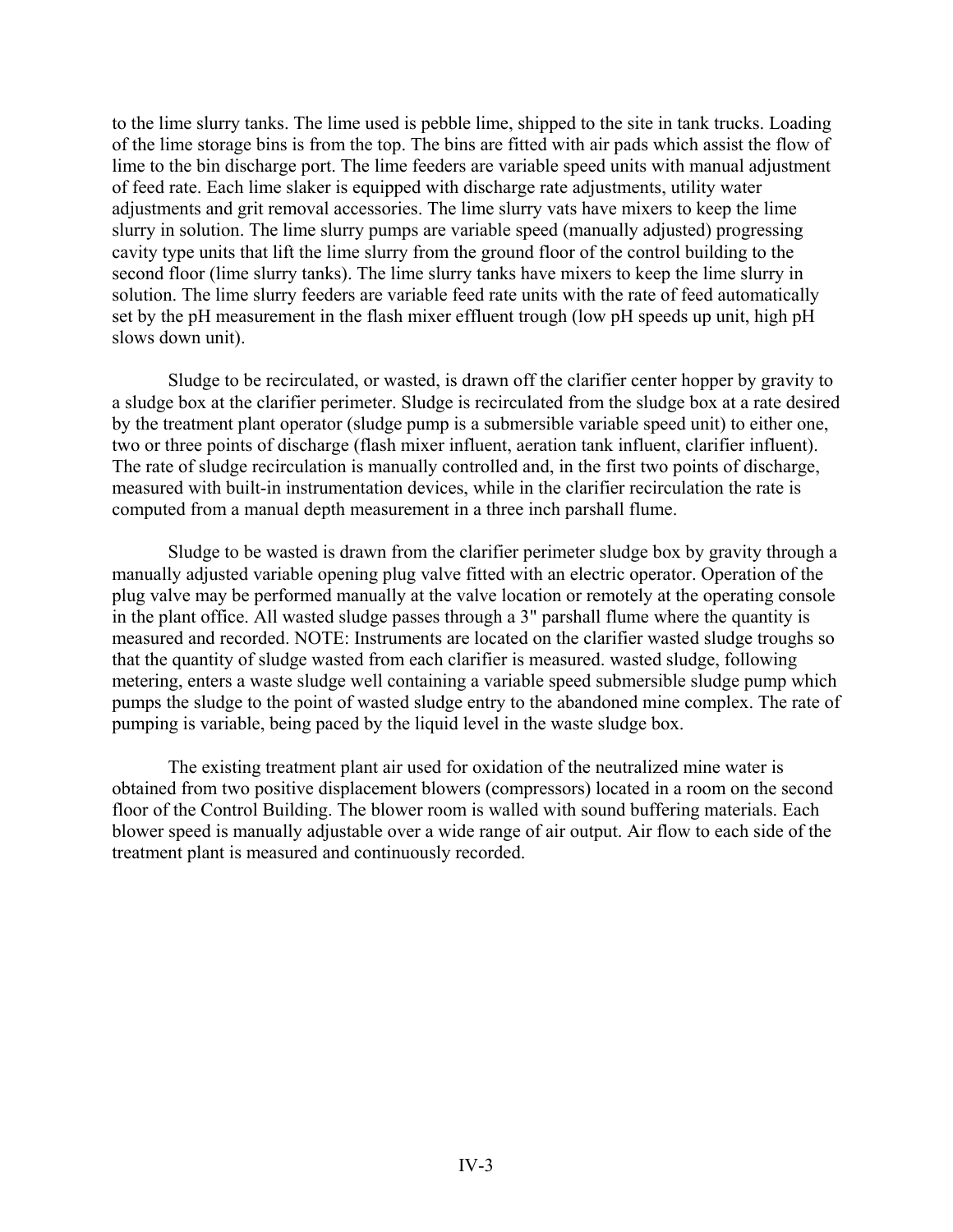An emergency generator has been provided which produces enough electrical power during a utility power outage to operate the entire treatment plant. The generator is located on the first floor of the Control Building and installed to automatically start upon a power failure. A return to utility electrical power is done automatically and the generator is designed to stop upon resumption of outside power.

A special room contains electrical gear, the motor starters and a major portion of the control equipment. This room is supplied with heat and air conditioning for year round temperature and subsequent humidity control. The room is adjacent to the plant office. It is readily accessable and can be monitored via a window from the office.

An electrically operated and electrically driven trolley type hoist has been provided to facilitate equipment removal, service and maintenance. Although the hoist is not utilized in any treatment process, its availability is an asset to the complete plant operation.

The existing treatment plant contains a laboratory where the basic chemical analyses needed for proper plant operation may be performed. The laboratory is fitted with cabinetry for storage, counter tops for work area, sink for clean-up, eye wash for safety and a liberal supply of glassware, plastic goods, chemicals, equipment and accessories for conducting most all tests needed for plant operations. Analyses beyond the capability of the plant laboratory must be performed at a larger and more fully equipped laboratory.

An operating console is located in the plant office. This unit is principally an electrical control center at which many plant processes can be regulated and/or controlled. Over the console is a lighted graphic of the treatment plant which contains a schematic of the plant with running lights for all major items of equipment. Below the lighted graphic is a series of recorders that permanently record on 30 day strip charts activity that is taking place in various parts of the plant such as; raw water quantity, pH, sludge recirculation quantity, wasted sludge quantity, air flow quantity, etc. Below the instrumentation section of the operating console is a sloped area containing such items as; start and stop buttons, increase and decrease speed buttons, running and malfunction lights, ammeters, elapsed time meters, etc.

The treatment plant is designed to operate continuously; 24 hours per day, 365 days per year. Three working shifts have been established. Special operating conditions are employed when there is a chance of freezing. Complete operations have been furnished by the Department of Environmental Resources under the direction and assistance of the design professional.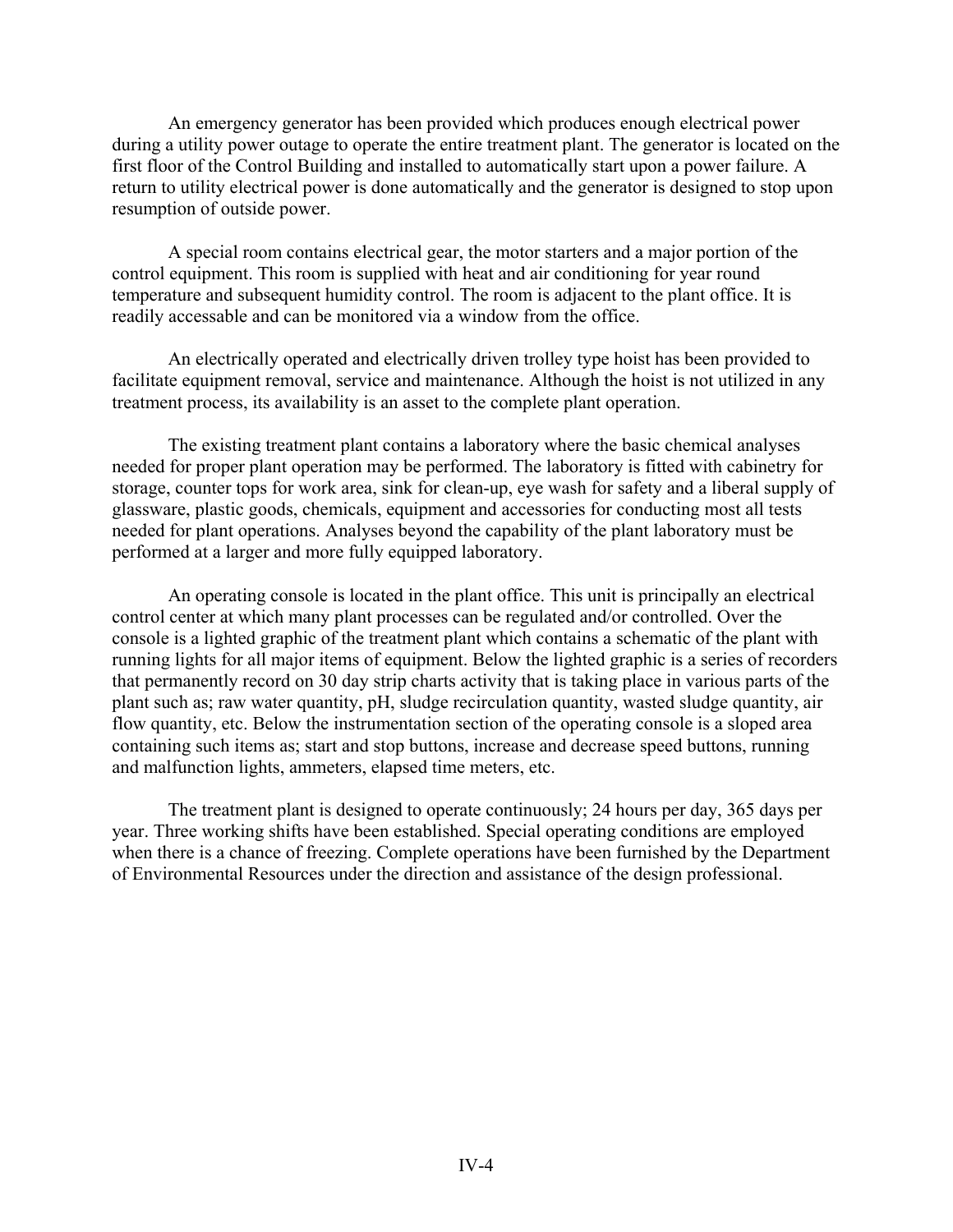### B. Design Operating Parameters

The existing treatment plant was designed to treat 4,500,000 gallons of acid mine drainage per day from an abandoned mine complex located at Creekside, Indiana County approximately five miles north of Indiana. The facility was designed from information received from a pilot plant that was operated in the late 60's, and from a series of mine water analyses performed in February and March 1973. At that time a typical raw mine water analysis produced the following data:

Description Raw Mine Water

|  | $304$ mg/l       |
|--|------------------|
|  |                  |
|  |                  |
|  | $0 \text{ mg/l}$ |
|  |                  |
|  |                  |
|  |                  |
|  |                  |
|  |                  |

The pilot plant study provided information on three principal treatment processes which were utilized in the plant design:

- 1. Neutralization Process
	- a. Particular agent to be used for neutralization
	- b. Location of introduction of neutralization agent
	- c. Detention time needed for the process
	- d. Mixing requirements
	- e. Quantity of neutralization agent needed
	- f. Effects of sludge recirculation
- 2. Aeration Process
	- a. Quantity of air needed
	- b. Detention time needed for the process
	- c. Location of aeration process in the plant flow diagrams
- 3. Clarification Process
	- a. Detention time needed for the process
	- b. Description of sludge generated
	- c. Effects of sludge recirculation
	- d. Effects of high molecular weight polymers on sludge production
	- e. Quantity of sludge to be generated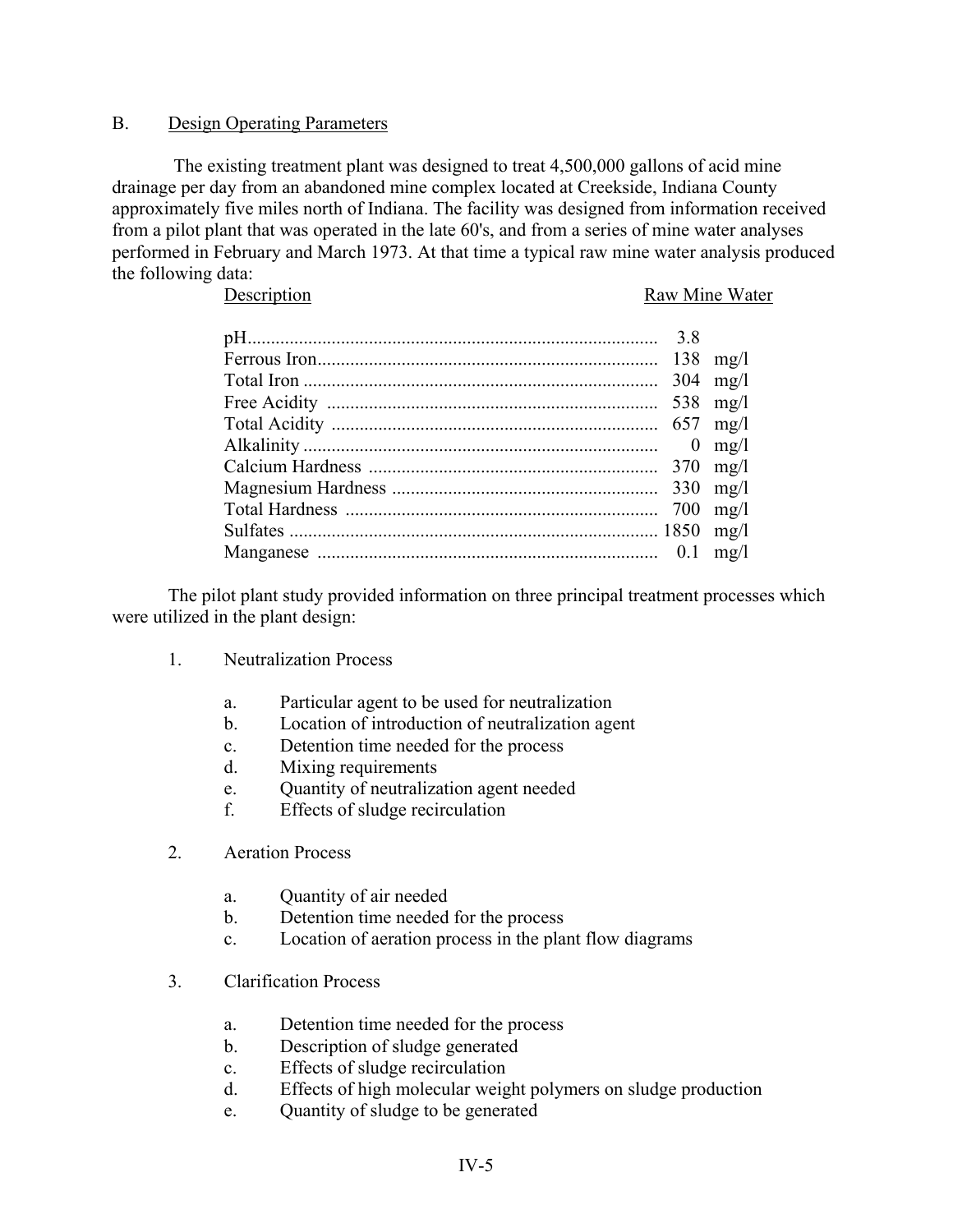Utilizing available data from the above sources design of the treatment plant proceeded to a stage that construction was performed. Equipment design considerations were as follows:

1. Raw Water Pumps

Use three raw water pumps in each of two mine headings. One pump in each mine heading is to be used as a standby unit. Pump selection is vertical turbine type constructed of stainless steel to withstand action of raw mine water.

> $4,500,000$  Gal/Day  $\div$  1440 Min/Day = 3125 GPM  $3,125$  GPM  $\div$  4 Pumps = 780 GPM/Pump Pump Discharge Elevation  $= 1061.75$ Low Water Level in Mine  $= 1022.00$ Static Head 39.75 Force Main Size  $= 10$ " Equilavent Length of Pipe = 600' Velocity =  $3.26$  FPS Friction Loss  $= 0.17$  Ft/100 Ft.  $= 0.17'$  x 600'  $\div 100' = 1.00'$ Static Head  $= 39.75'$ Friction Head = 1.00'  $TDH = 40.75'$ Use  $= 45'$  TDH Pump Characteristics: 780 GPM 45' TDH 1800 RPM 25 H.P.

- 2. Lime Requirement and Storage
	- a. Lime Requirement

In order to obtain a desired pH of 8.25 from the acid mine drainage which had a pH of 3.5, the lime requirement was 5 pounds of lime per 1,000 gallons of mine water treated.

> 5 lbs/1000 Gal x 4,500,000 Gal =  $22,500$  lbs  $22,500$  lbs = 2,000 lbs/Ton = 11.25 Tons Use 11 Tons per day

Lime quantity was based upon 90% availability of CaO in the mixture.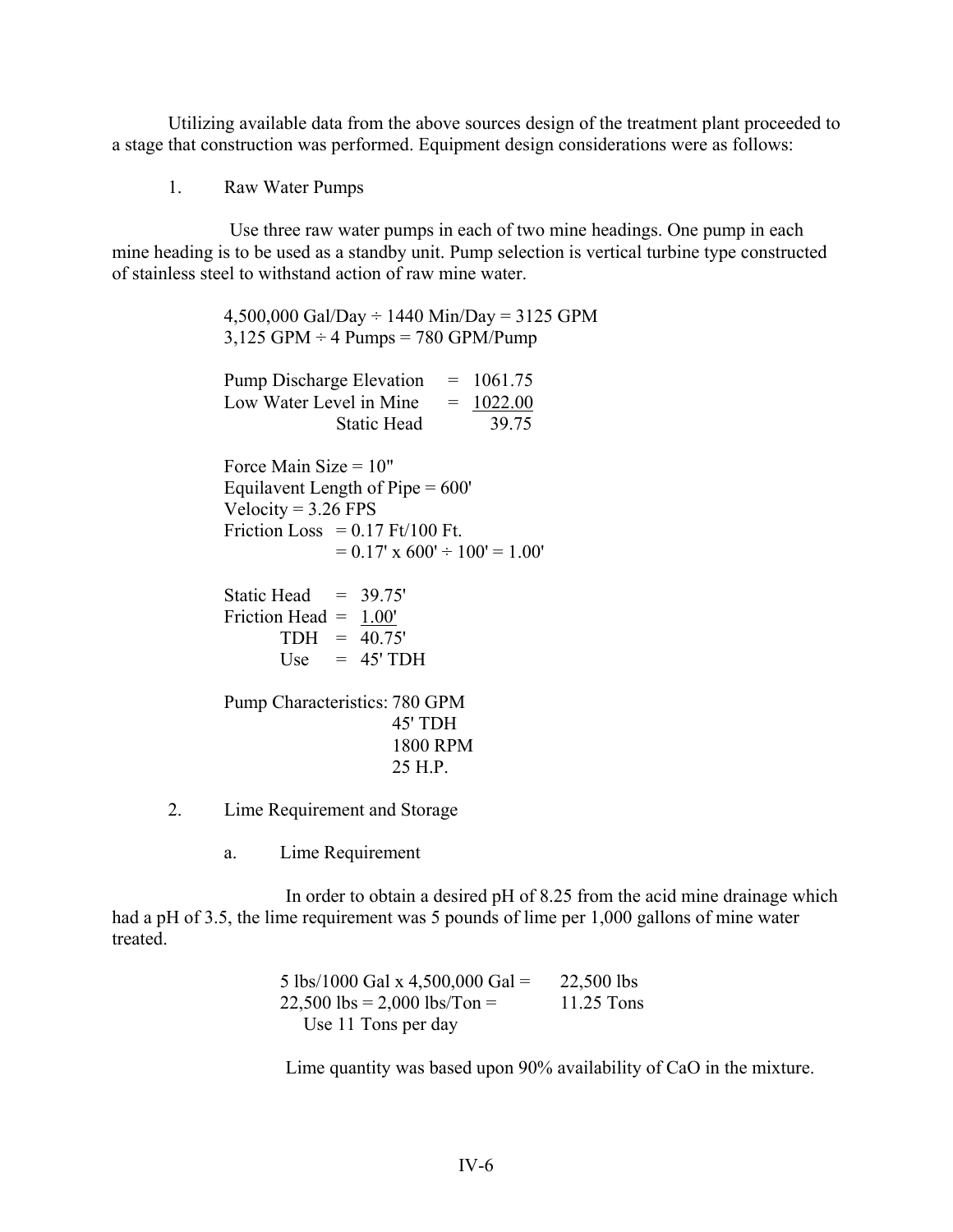b. Lime Storage

Lime storage is to be provided at the plant site for total plant operation for

1.5 weeks.

1.5 Wks x 7 Da/Wk =  $10.5$  Days 10.5 Days x 11 Tons/Day =  $115.5$  Tons

Hydrated Lime

Weight = approximately  $30$  lbs/Cu. Ft. 115.5 Tons x 2,000 lbs/Ton = 231,000 lbs.  $231,000$  lbs  $\div$  30 lbs/Cu.Ft. = 7,700 Cu.Ft.

7,702 Cu. Ft. ÷ 2 Bins = 3,850 Cu.Ft./Bin  $\pi r^2 h = 3{,}850$  Cu.Ft. Select 36 Ft. high bins  $r^2 = 3,850 \div (3.14 \times 26 \text{ Ft.})$  $r^2 = 34.06$  Sq. Ft.  $r = 5.8$  Ft. Use  $6.0$  Ft. Radius = 12 Ft. Diameter

 $Bins = 12'$  Dia. x 36' High

Pebble Lime

Weight  $=$  approximately 60 lbs/Cu.Ft. Use same size bin as for hydrated lime Use same purity as hydrated lime

7,700 Cu.Ft. x 60 lbs/Cu.Ft. = 462,000 lbs.  $462,000$  lbs  $\div$  2,000 lbs/Ton = 231 Tons 231 Tons  $\div$  11 Tons/Day = 21 Days  $21$  Days = 3 Weeks

Use 60° hoppered bottoms for lime storage bins to facilitate lime removal. Add vibration equipment to reduce clogging.

3. Lime Feeders

Use volumetric type lime feeders, one located under each lime storage bin. Each lime feeder is sized to supply onehalf the lime requirement for the plant design rate of flow. An extra lime feeder is furnished as' a standby unit.

| Lime requirement = $5 \text{ lbs}/1000 \text{ Gal}$ | 3,125 GPM x 60 Min/Hr = 187,200 GPH<br>187,200 GPH x 5 lbs/1000 Gal = 936 lbs/hr        |
|-----------------------------------------------------|-----------------------------------------------------------------------------------------|
|                                                     | Hydrated Lime = $936 \text{ lbs/hr} \div 30 \text{ lbs/Cu.Ft.} =$<br>31. 2 Cu. Ft. /Hr. |
|                                                     | $31.2$ Cu.Ft./hr. $\div$ 2 Feeders =                                                    |
|                                                     | 15.6 Cu.Ft./Hr.                                                                         |
|                                                     | $IV-7$                                                                                  |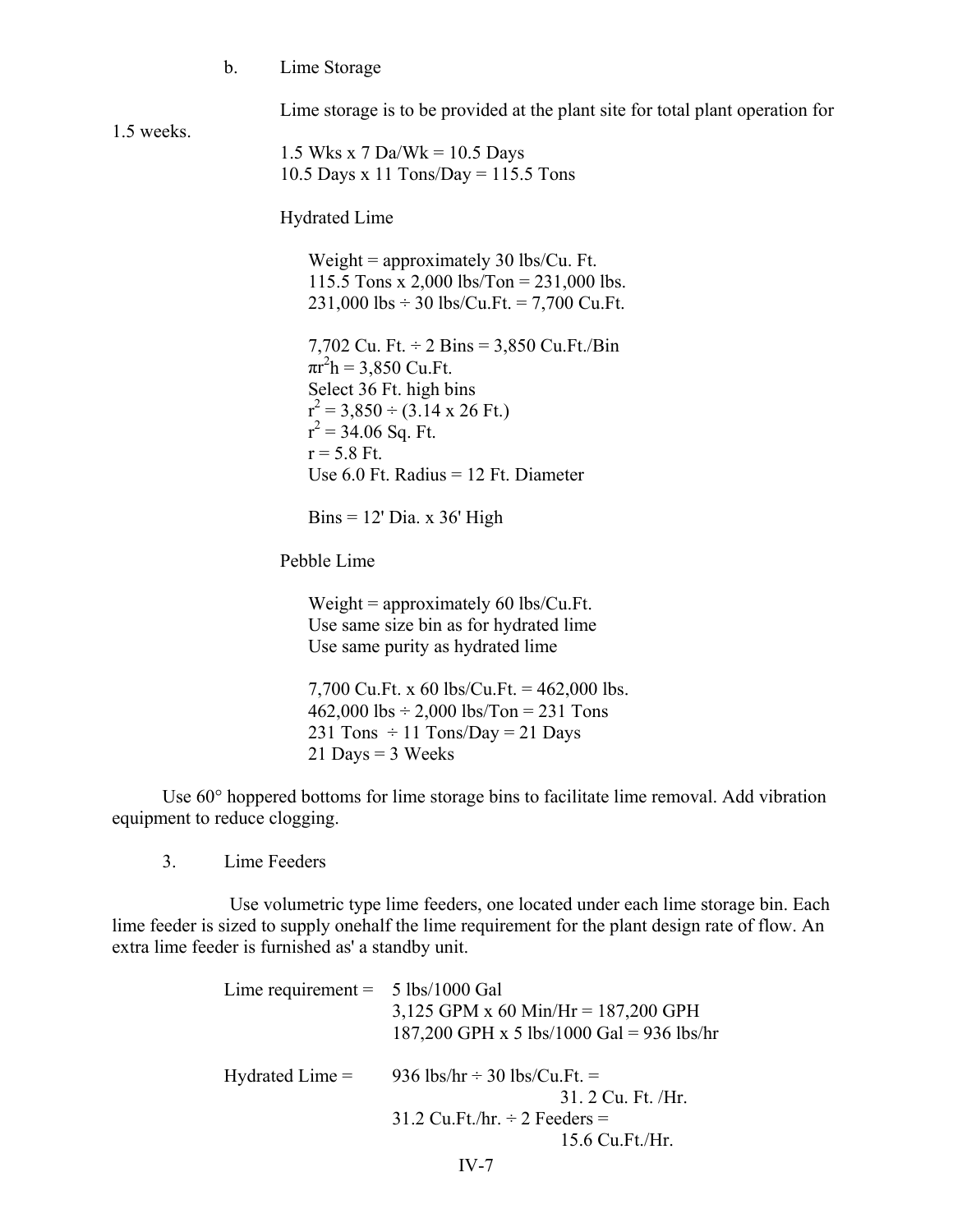Pebble Lime =  $936$  Lbs/Hr.  $\div 60$  Lbs/Cu.Ft. = 15.6 Cu.Ft./Hr 15.6 Cu. Ft./Hr.  $\div$  2 Feeders = 8.2 Cu. Ft./Hr.

Use variable rate of feed lime feeders with a range of 0-20 Cu. Ft./Hr.

4. Lime Slakers

Use two lime slakers, one located under each lime storage bin. Each lime slaker is designed to handle one-half the total lime requirement of the treatment plant. An extra lime slaker is furnished as a standby unit.

```
Lime requirement = 11 Tons/Day x 2,000 Lbs/Ton =
                             22,000 Lbs/Day 
         22,000 Lbs/Day \div 24 Hrs/Day =
                            917 Lbs/Hr. 
         917 Lbs/Hr \div 2 = 458 Lbs/Hr/Slaker
```
Reaction time of 10 minutes is required to make a 10% lime slurry which equals 0.93 Lbs-Lime/Gal - Water.

```
Water requirement = 458 LBS/Hr/Slaker \div 0.93 Lbs/Gal =
                             492 Gal/Hr 
         492 Gal/Hr \div 60 Min/Hr = 8.2 GPM
```
 $8.2$  GPM x 2 Slakers = 16.4 GPM

Use lime slakers, each with capacity up to 460 Lbs/Hr Lime and water rate up to

### 8.2 GPM.

5. Lime Slurry Vats

Use three lime slurry vats, one for receiving lime slurry from each of the lime slakers. Detention time to be 20 minutes at a lime slurry production rate of 7.5 GPM.

> 20 Min. x 7.5 GPM = 150 Gallons Allowing for freeboard use 200 gallon vats

200 Gal  $\div$  7.5 Gal/Cu.Ft. = 26.67 Cu. Ft. 26.67 Cu.Ft.  $\div$  1.67 Ft. (Drawdown) = 15.97 Sq.Ft. Use 16 Sq. Ft. and square vat  $\sqrt{16}$  Ft = 4' Vats =  $4'$  x  $4'$  x  $2'$  High (Provide mixers)

#### 6. Lime Slurry Pumps

Use one progressing cavity type lime slurry pump at each slaker. Size units to provide adequate flow velocity in piping to prevent clogging.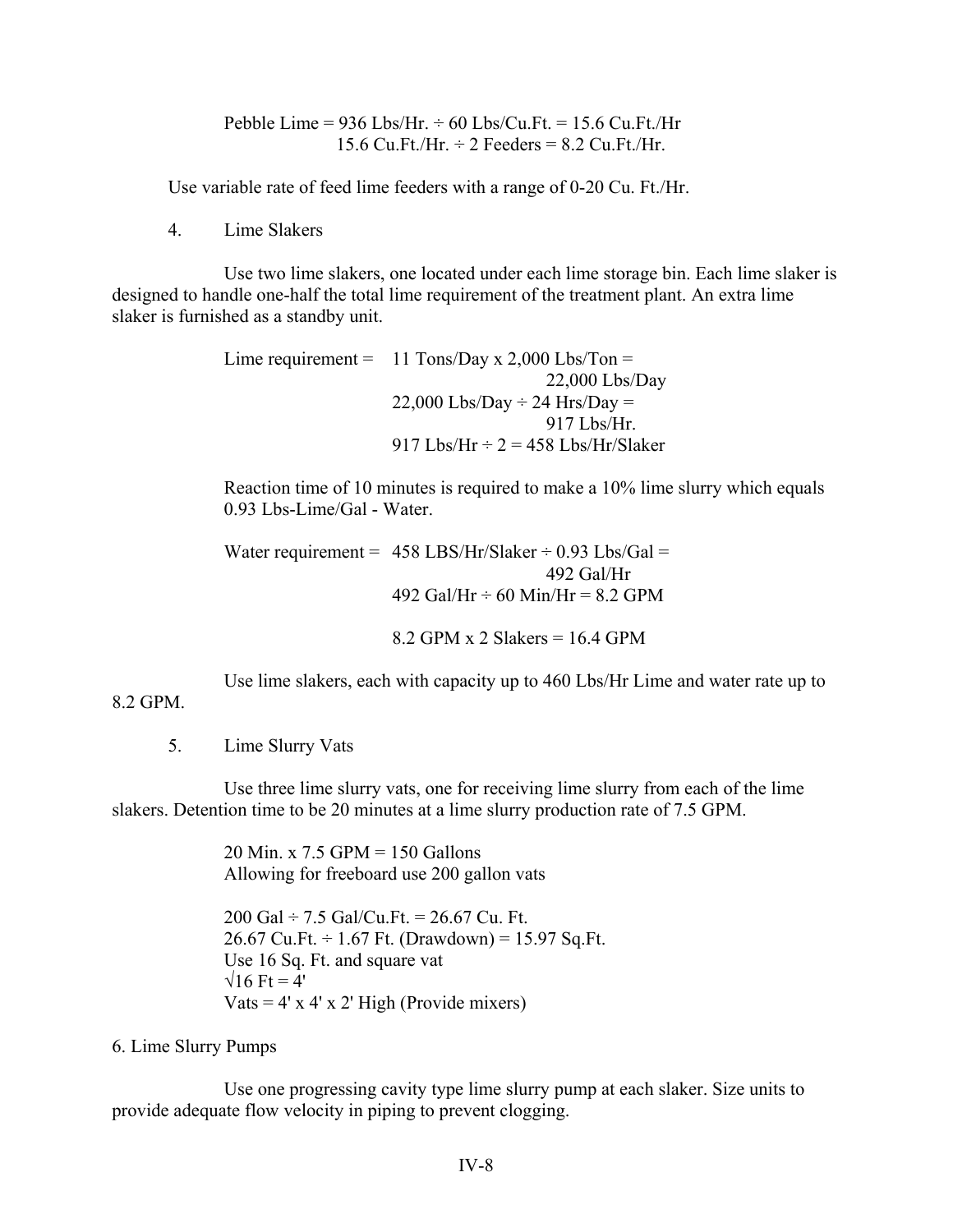Pump Discharge Elevation  $= 1069.0$ Low Water Level in Vat  $= 1045.0$ Static Head  $= 24.0$ Force Main Size =  $1 \frac{1}{4}$ " Equivalent Length of Pipe = 100' Velocity  $= 6.4$  FPS Friction Loss  $= 23.5'$  per 100' 100' pipe x 23.5' head loss  $\div$  100' pipe = 23.5' friction head Static Head  $= 24.0'$ Friction Head  $= 23.5'$  $TDH = 47.5'$ Use 50.0' TDH Pump Characteristics: 30 GPM 50' TDH 1800 RPM 2 H.P.

7. Lime Slurry Tanks

Use two lime slurry tanks located for gravity feed to the lime slurry feeders. Capacity to be equal to two hours of lime usage from each lime slurry tank.

> 22,000 Lbs/Day (Lime)  $\div$  0.93 Lbs/Gal (Lime) = 23,656 GPD 23,656 GPD  $\div 2 = 11,828$  Gal/Unit/Day 11,828 Gal  $\div$  12 Hrs = 986 Gal Use 1,000 Gal Effective Capacity

1,000 Gal  $\div$  7.5 Gal/Cu.Ft. = 133.3 Cu.Ft.  $\pi r^2 = 133.3$  Cu.Ft. Use 6.0' Diameter  $h = 133.3$  Cu.Ft. ÷  $r^2$  (9') ÷ 3.14  $h = 4.71$  Ft. Use  $6.0'$  $Tanks = 6' Dia. x 6' Hit. (Provide Mixers)$ 

8. Lime Slurry Feeders

Use three lime slurry feeders of variable speed automatically paced by a pH instrument with two lime slurry feeders to supply the total lime slurry requirement. The third unit is furnished as a standby unit.

> Lime slurry requirement  $= 15.0$  GPM Provide for peak flow of 2.5 times average daily 15.0 GPM x  $2.5 = 37.5$  GPM 37.5 GPM  $\div$  2 (units) = 18.75 GPM Use feeder with range of 0 - 20 GPM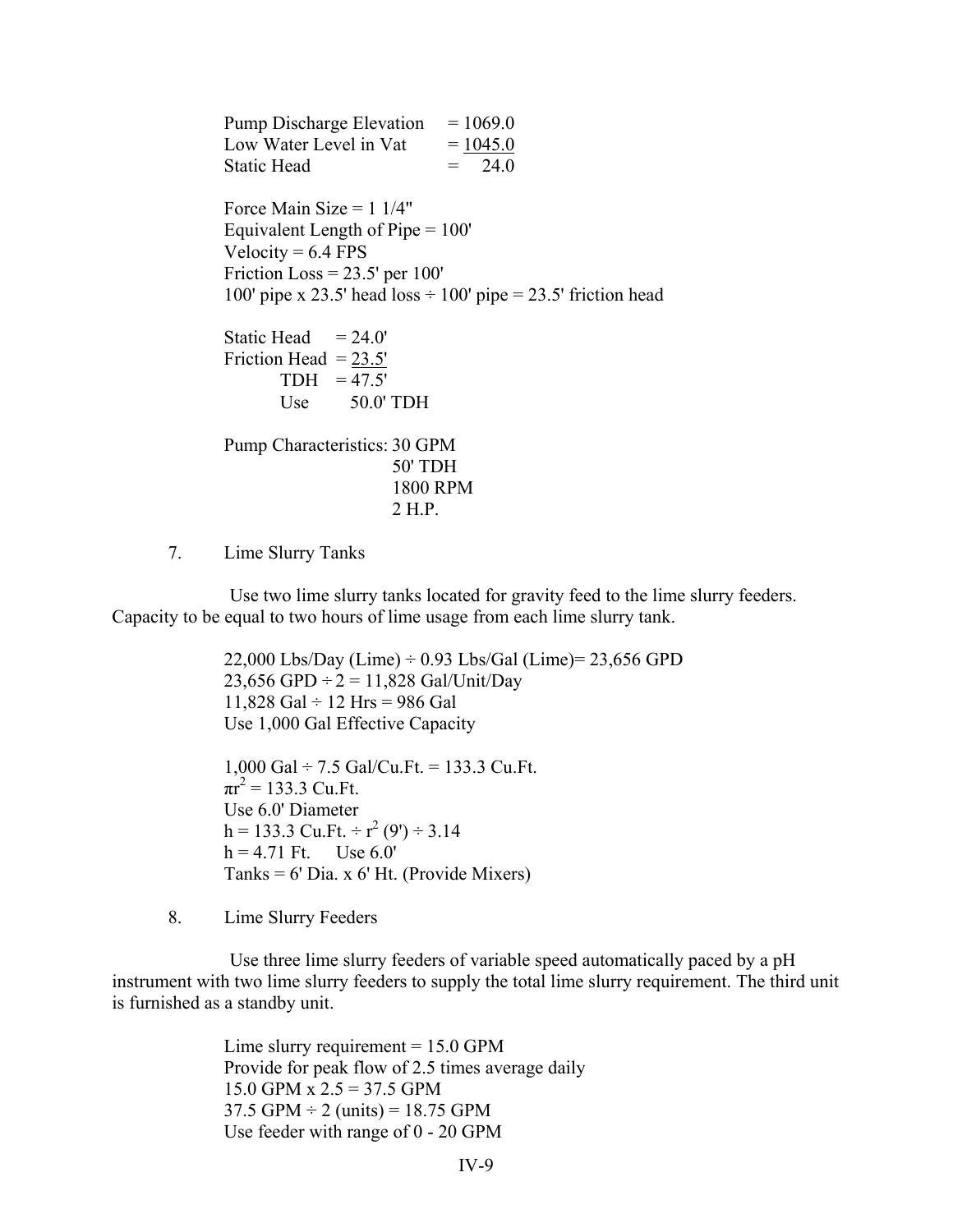9. Flash Mixing Tanks

Use two flash mixing tanks each sized to receive one-half of total plant flow. Detention time to be 10 minutes.

> $4,500,000$  GPD  $\div$  1440 Min/Day = 3,125 GPM 3,125 GPM x 10 Min = 31,250 Gal.  $31,250$  Gal  $\div$  2 = 15,625 Gal/Tank 15,625 Gal  $\div$  7.5 Gal/Cu.Ft. = 2,083 Cu.Ft. Using 16' Diameter Tanks  $\pi r^2 h = 2{,}083$  Cu.Ft.  $h = 2,083$  Cu.Ft.  $\div (3.14 \times 8 \text{ Ft.}^2)$  $h = 10.4$  Ft. Use  $10.5$  Ft.

Provide 4.5 Ft. freeboard (feeding, charging, splashing) Tanks =  $16$  Ft. Dia. x 15 Ft. High

Each flash mixing tank is to be equipped with a mixer sized to thoroughly mix the raw water, lime slurry and recirculated sludge. Mixing rate is to be adequate to prevent settling in the flash mixing tanks.

10. Blowers

Use two blowers (air compressors), positive displacement type each designed to furnish the total air requirement. The amount of oxygen required to treat 4,500,000 gallons of the raw mine water is 9,063 pounds.

> Oxygen content of air  $= 20\%$ Weight of air @  $70^{\circ}$  F = 0.07495 Lbs/Cu.Ft.

9,063 Lbs  $\div$  0.20 = 45,315 Lbs - Air/Day 45,315 Lbs – Air ÷ 0.07495 Lbs/Cu.Ft. = 604,600 Cu.Ft./Day 604,600 Cu.Ft./Day  $\div$  1440 Min/Day = 420 CFM

Diffuser submergence = 18.0 Ft. 18.0 Ft. x 0.433 Lbs/Sq.In./Ft. = 7.79 PSIG

Friction loss in 5" air main  $= 0.21$  PSIG/100 Ft. Equivalent length of air main  $= 100$  Ft.

Static Head  $= 7.79$  PSIG Friction Head  $= 0.21$  PSIG Total Head  $= 8.00$  PSIG

Assume a need for 30 CFM additional air for, laboratory and miscellaneous items.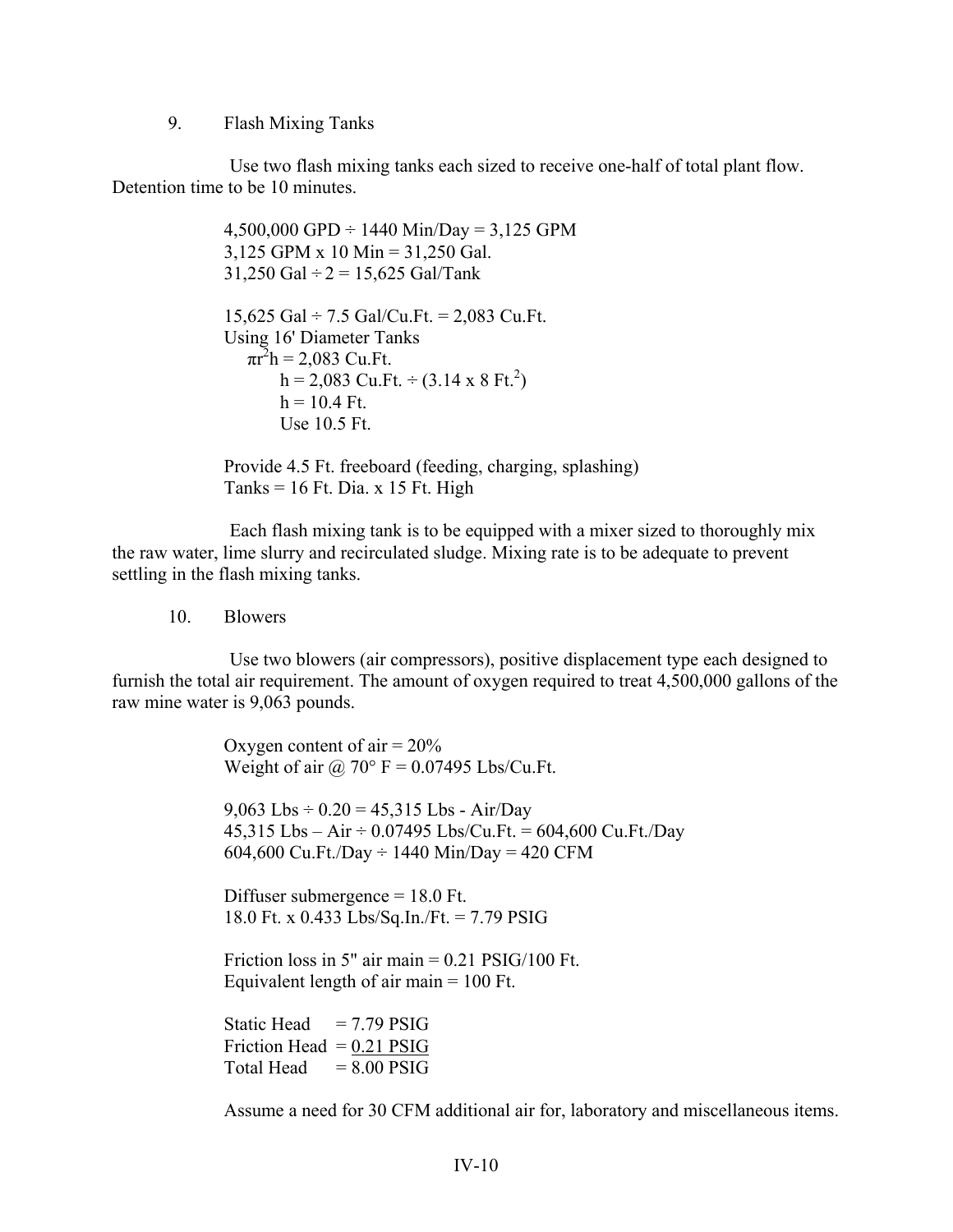| Plant air requirement $=$      | <b>420 CFM</b>  |
|--------------------------------|-----------------|
| Misc. air requirement $=$      | <b>30 CFM</b>   |
| Total                          | <b>450 CFM</b>  |
| <b>Blower Characteristics:</b> | <b>450 CFM</b>  |
|                                | <b>8.0 PSIG</b> |
|                                | 25 H.P.         |

11. Aeration Tanks

Use two aeration tanks each sized to receive one-half of total plant flow. Detention time to be 40 minutes.

> $4,500,000$  GPD  $\div$  1440 Min/Day = 3,125 GPM 3,125 GPM x 40 Min = 125,000 Gal 125,000 Gal  $\div$  7.5 Gal/Cu.Ft. = 16,667 Cu.Ft. 16,667 Cu.Ft.  $\div$  2 = 8,333 Cu.Ft./Tank

Using 24' Diameter Tanks  $\pi r^2$  h = 8,333 Cu.Ft.  $h = 8,333$  Cu.Ft.  $\div (3.14 \times 12 \text{ Ft.}^2)$  $h = 18.4$  Ft. Tank Size =  $24$  Ft. Dia. x 18.5 Ft. high (SWD)

Fit each tank with a combination mixer-aerator. Use a 25 H.P., 1800 RPM Unit.

12. Settling Tanks (Clarifiers)

Use four upflow type settling tanks each sized to receive one-fourth of total plant flow. An upflow rate of 0.25 gallons per minute per square foot, a side water depth of 14.0 feet and a weir overflow rate not to exceed 3,000 gallons per lineal foot per day.

> IV-11 4,500,000 Gal/Day  $\div$  1,440 Min/Day = 3,125 GPM  $3,125$  GPM  $\div$  4 Tanks = 781 GPM/Tank 781 GPM  $\div$  0.25 GPM/Sq.Ft. = 3,125 Sq.Ft.  $\pi r^2 = 3,125$  Sq. Ft.  $r^2 = 3,125$  Sq.Ft.  $\div$  3.14  $r^2 = 995$  Sq. Ft.  $r = 31.5$  Ft. Use 33 Ft radius  $= 66$  Ft. Dia. Radial launders  $= 25$  Ft. Long 25 Ft. x 8/Tank = 200 Ft./Tank 200 Ft. x 2 Sides =  $400$  LF - Weir/Tank 400 LF/Tank x 4 Tanks =  $1600$  L.F.  $4,500,000$  GPD  $\div$  1600 L.F. = 2,812 GPD/L.F.  $\pi r^2 h =$  Volume  $3.14 \times 33$  Ft<sup>2</sup> x 14 Ft. = 47,872 Cu.Ft.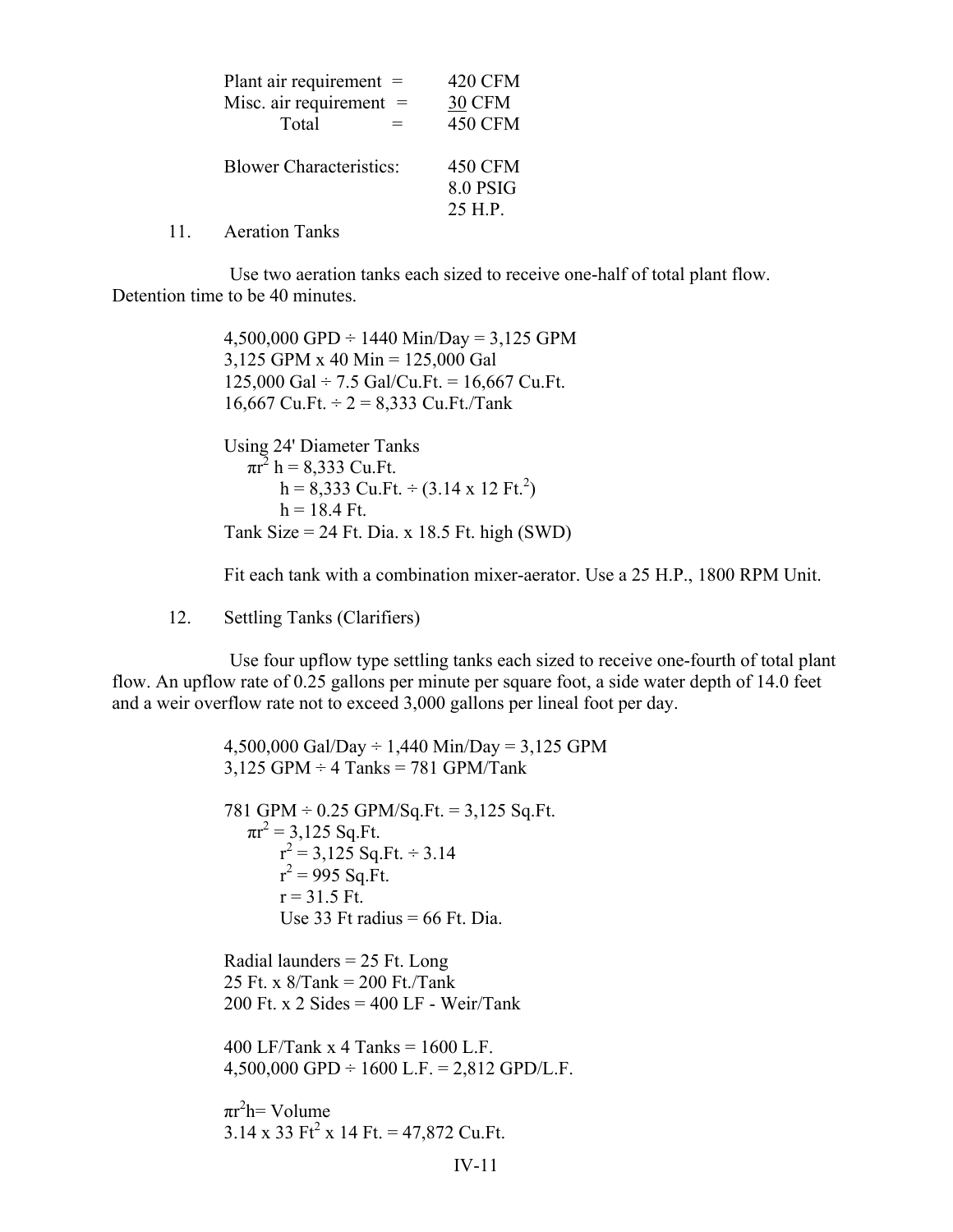781 GPM  $\div$  7.5 Gal/Cu. Ft. = 104 Cu. Ft./Min. 47,872 Cu.Ft.  $\div$  104 Cu.Ft./Min = 460 Min 460 Min  $\div$  60 min/Hr = 7.7 Hrs.

Each settling tank is to be equipped with a rotating scraper mechanism arranged to move the settled material to the center of the settling tank. Speed of scraper is to be 2.76 revolutions per hour.

13. Final Tank

Use one final tank to collect settling tank discharge liquid before plant discharges to the receiving stream. The final tank is to be used for:

- a. Holding well from which utility water is obtained
- b. Tank for post aeration to insure effluent D.O. concentration

No specific design criteria relating to the treatment plant processes is required.

14. Sludge Disposal Pumps

Use two submersible type variable speed sludge disposal pumps to pump the waste sludge back into the abandoned mine. Two waste sludge wells for installation of pumps and pump control sensing devices to be provided.

| <b>Pump Discharge Elevation</b> | $= 1060.0$   |
|---------------------------------|--------------|
| Low Liquid Level in Sludge Well | $= 1035.5$   |
| <b>Static Head</b>              | 24.5'<br>$=$ |

Force Main Size  $= 6"$ Equivalent Length of Pipe = 1600 Ft. Velocity 4.55 FPS Friction Loss =  $2.2$  Ft/100 Ft. =  $35.2$  Ft.

Static Head  $= 24.0'$ Friction Head  $= 35.2'$  $TDH = 59.2'$ Use 65' TDH

Pump Characteristics: 400 GPM 65' TDH 1800 RPM 20 H.P.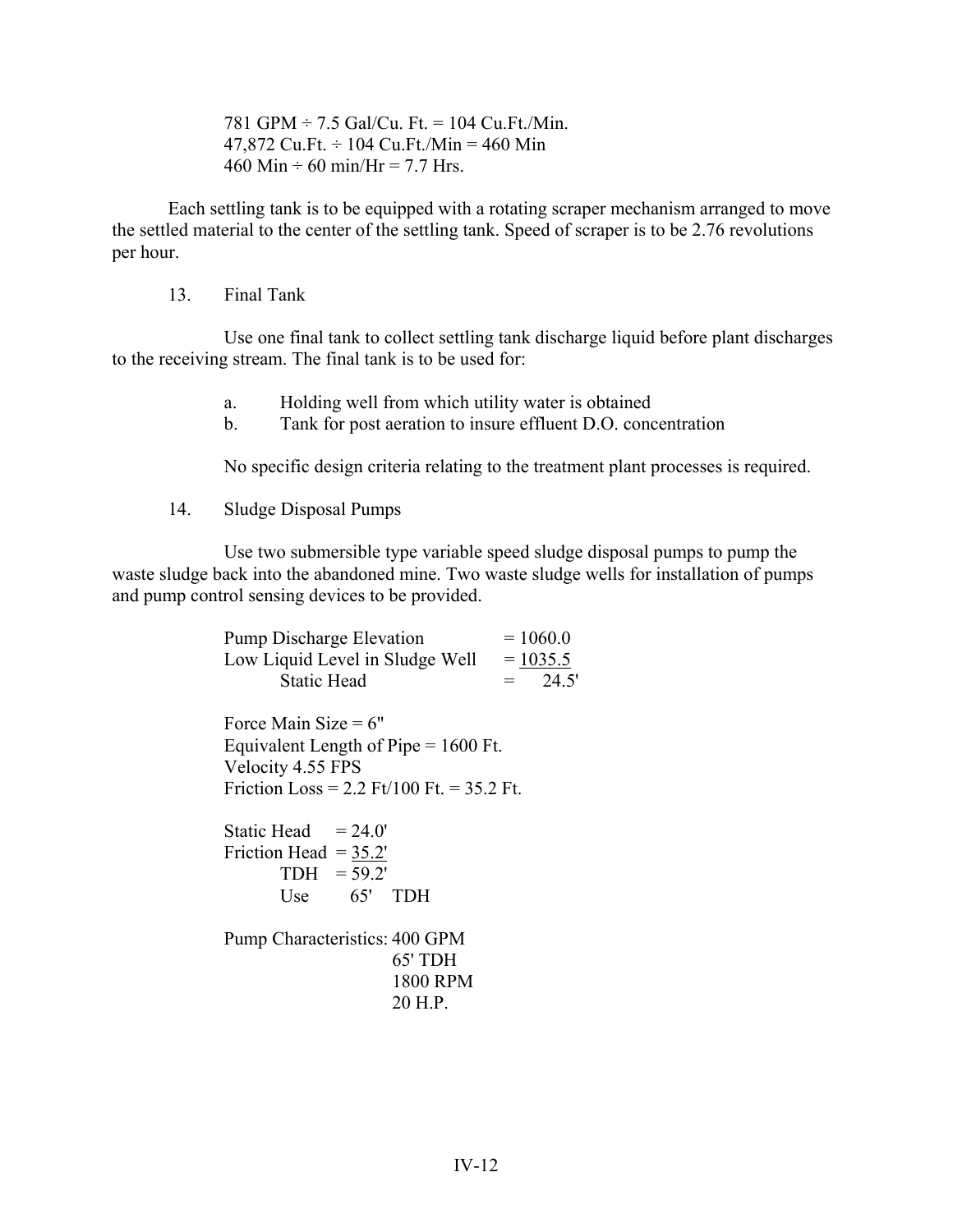#### 15. Sludge Recirculation Pumps

Use four sludge recirculation pumps, one for each settling tank. Each unit is to be designed to pump sludge over a range of 0 - 50% of liquid flow to the settling tank. Pumps are submersible type with variable speed adjustment performed manually by the plant operator.

> $4,500,000$  Gal/Day  $\div$  1440 Min/Day = 3,125 GPM  $3,125$  GPM  $\div$  4 Tanks = 781 GPM/Tank 781 GPM x 0.50 = 390 GPM Use 400 GPM Each Pump Pump Range  $= 0 - 400$  GPM Pump Discharge Elevation  $= 1061.75'$ Liquid Sludge Level  $= 1022.00'$ Static Head 39.75' Force Main Size  $= 6"$ Equivalent Length of Pipe = 75' Velocity  $= 4.55$  FPS Friction Loss =  $2.2$  Ft/100' x  $75' = 1.65$ Static Head  $= 39.75'$ Friction Head  $= 1.65'$  $TDH$  = 41.40' Use 43' TDH Pump Characteristics: 400 GPM

43' TDH 1800 RPM 15 H.P.

#### 16. Utility Water Pumps

Use two vertical turbine type utility water pumps located in the Final Tank to furnish a supply of water for lime slaking, hosing, cleaning, flushing, diluting, etc.

| Slaker water requirement                                                | $= 16.4$ GPM                                           |                                |
|-------------------------------------------------------------------------|--------------------------------------------------------|--------------------------------|
| Miscellaneous requirement                                               | $= 3.6$ GPM                                            |                                |
| Total                                                                   | $= 20$ GPM                                             |                                |
| Hydropneumatic Tank Total Capacity<br><b>Effective Capacity</b>         |                                                        | $= 2,000$ Gal<br>$= 1,000$ Gal |
| Assume pumping rate at 10 times usage rate<br>$20$ GPM $x 10 = 200$ GPM |                                                        |                                |
| 1000 Gal. Cap. $\div$ 200 GPM<br>1000 Gal. Cap. $\div$ 20 GPM           | $=$ 5 minutes running time<br>$=$ 50 minutes down time |                                |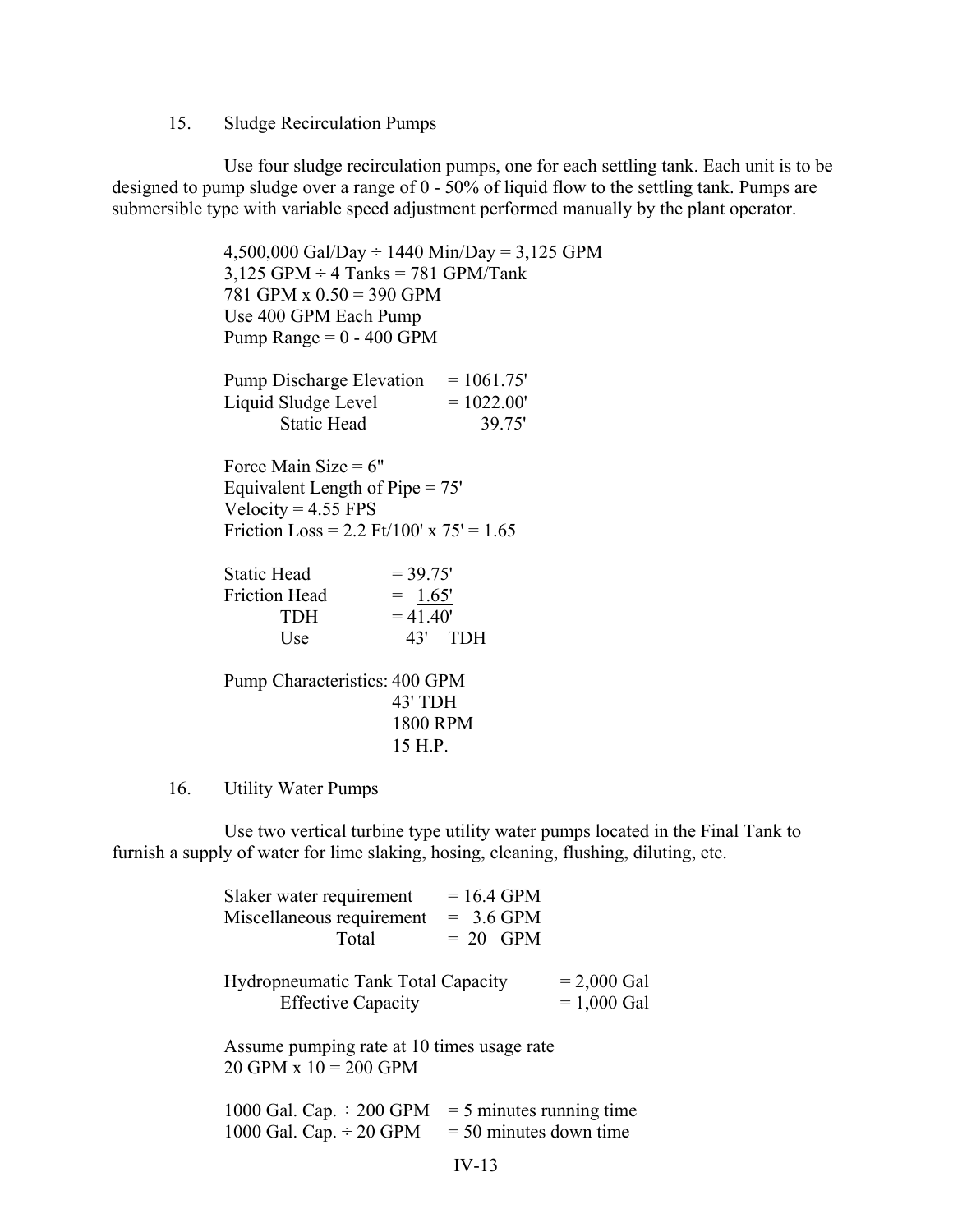Design pump to pressurize tank to 100 psig 100 psig  $\div$  0.433 Psi/Ft = 230.9 Ft. Head

| 200 GPM  |
|----------|
| 230' TDH |
| 3600 RPM |
| 20 H.P.  |
|          |

17. Sump Pumps

A duplex sump pump arrangement is used to discharge all building floor drains, equipment overflows, etc. to the treatment plant influent. Pumps are vertical extended shaft submersible impeller type with motors mounted on the sump pit cover plate.

| <b>Pump Discharge Elevation</b><br>Low Liquid Level<br><b>Static Head</b>                                                             | $= 1058.5$<br>$= 1030.0$<br>28.5'                                        |
|---------------------------------------------------------------------------------------------------------------------------------------|--------------------------------------------------------------------------|
| Force Main Size $=$ 4"<br>Equivalent Length of Pipe $=$ 40 Ft.<br>Velocity = $3.8$ FPS<br>Friction Loss = $2.6$ Ft/100 Ft. = 1.04 Ft. |                                                                          |
| Static Head $= 28.5'$<br>Friction Head $= 1.0$<br>$TDH = 29.5'$<br>Use $=30'$ TDH                                                     |                                                                          |
| Peak flows to Sump:<br><b>Slakers</b><br>Lime Slurry<br>Hosing                                                                        | $= 16$ GPM<br>$= 30$ GPM<br>$=100$ GPM<br>Total 146 GPM<br>Use $150$ GPM |
| Pump Characteristics: 150 GPM                                                                                                         | 30' TDH<br>1200 RPM<br>5 H.P.                                            |

18. Hydropneumatic Tank

One steel hydropenumatic (water-air) pressure tank is used as a source of pressurized utility water throughout the plant. Tank is sized for 2,000 gallons with an effective capacity of 1,000 gallons.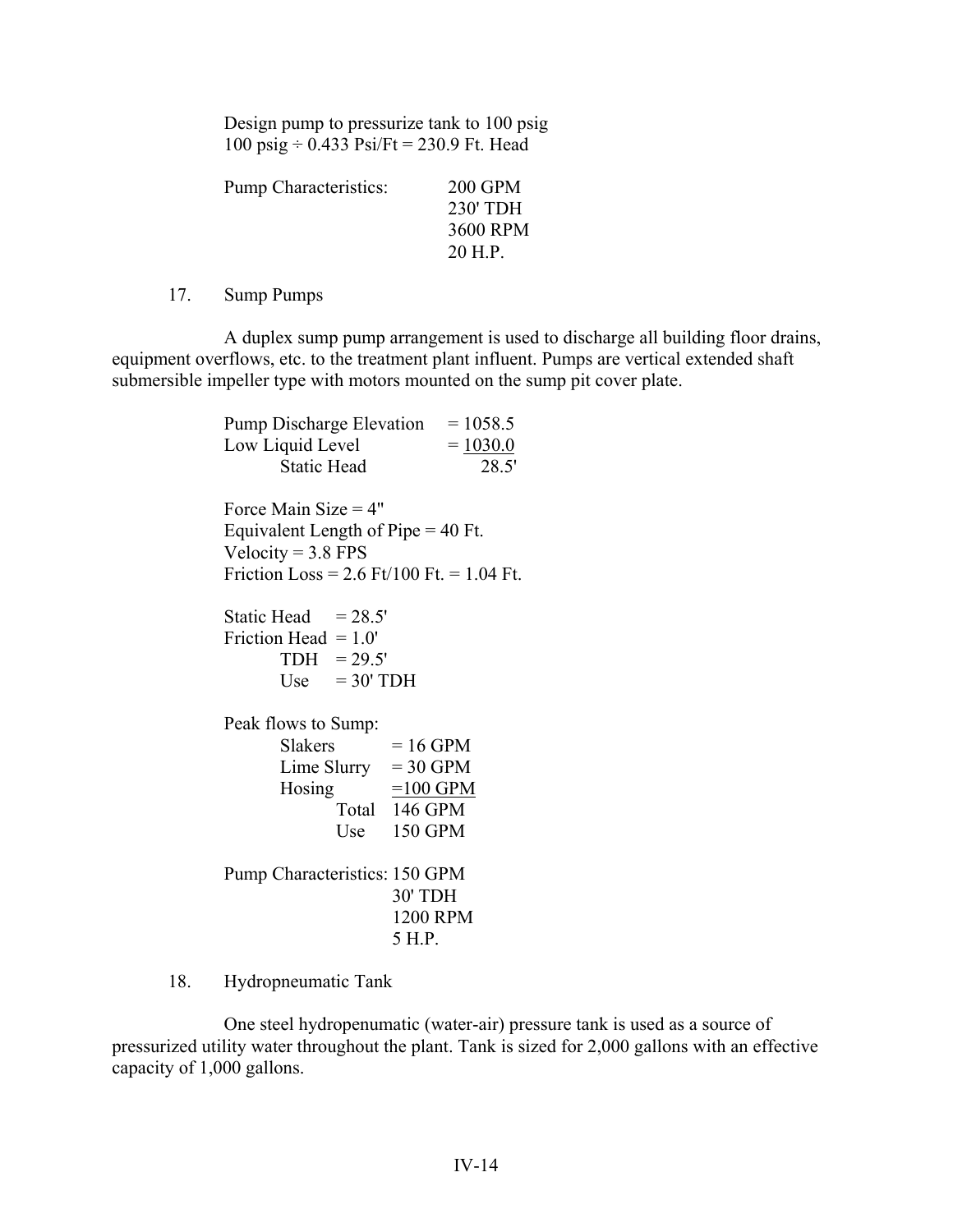| Normal water usage      | $= 20$ GPM     |
|-------------------------|----------------|
| 1,000 Gal $\div$ 20 GPM | $= 50$ minutes |
|                         |                |
| Peak water usage        | $= 40$ GPM     |
| 1,000 Gal $\div$ 40 GPM | $= 25$ minutes |

19. Emergency Generator

Located indoors is one 565 Kw emergency electrical generator designed with capacity to operate entire treatment plant. Fuel is No. 2 diesel oil stored on the site in a 1,000 gallon underground steel storage tank.

Major Equipment Power Requirement

| Raw Water Pumps (4 units)            |       | $100 \text{ kw}$ |
|--------------------------------------|-------|------------------|
| Flash Mixers (2 units)               |       | $20 \text{ kw}$  |
| Aerators (2 units)                   |       | 50 kw            |
| Blower (1 unit)                      |       | $25 \text{ kW}$  |
| Sludge Recirculation Pumps (4 units) |       | $60 \text{ kw}$  |
| Sludge Disposal Pumps (2 units)      |       | $40 \text{ kw}$  |
| Misc. Small Motors                   |       | $25 \text{ kW}$  |
| <b>Building Heat</b>                 |       | 165 kw           |
| Lighting                             |       | $35 \text{ kW}$  |
| Other                                |       | $39 \text{kw}$   |
|                                      | Total | 559 kw           |
|                                      |       |                  |
|                                      | Use   | 565 kw           |

#### C. Raw Water Characteristics

The raw water considered here is the water pumped from the underground abandoned coal mine to be treated in the existing treatment plant. The chemical characteristics of the raw water has changed from the time considerations were being given to constructing a treatment plant to the present. Much speculation has been given regarding the causes of water quality changes. Recently changes have occurred due to the recirculation of wasted sludge in the abandoned mine.

#### 1. Raw Water Physical Analysis

Visually the raw water is clear and free of any suspended or settleable matter. In recent times, due to sludge recirculation in the mine, the water has changed from a clear to a reddish brown color. Depending upon the quantity and time of sludge wasting, the color varies in intensity; becoming darker as more frequent and larger quantities of sludge are wasted.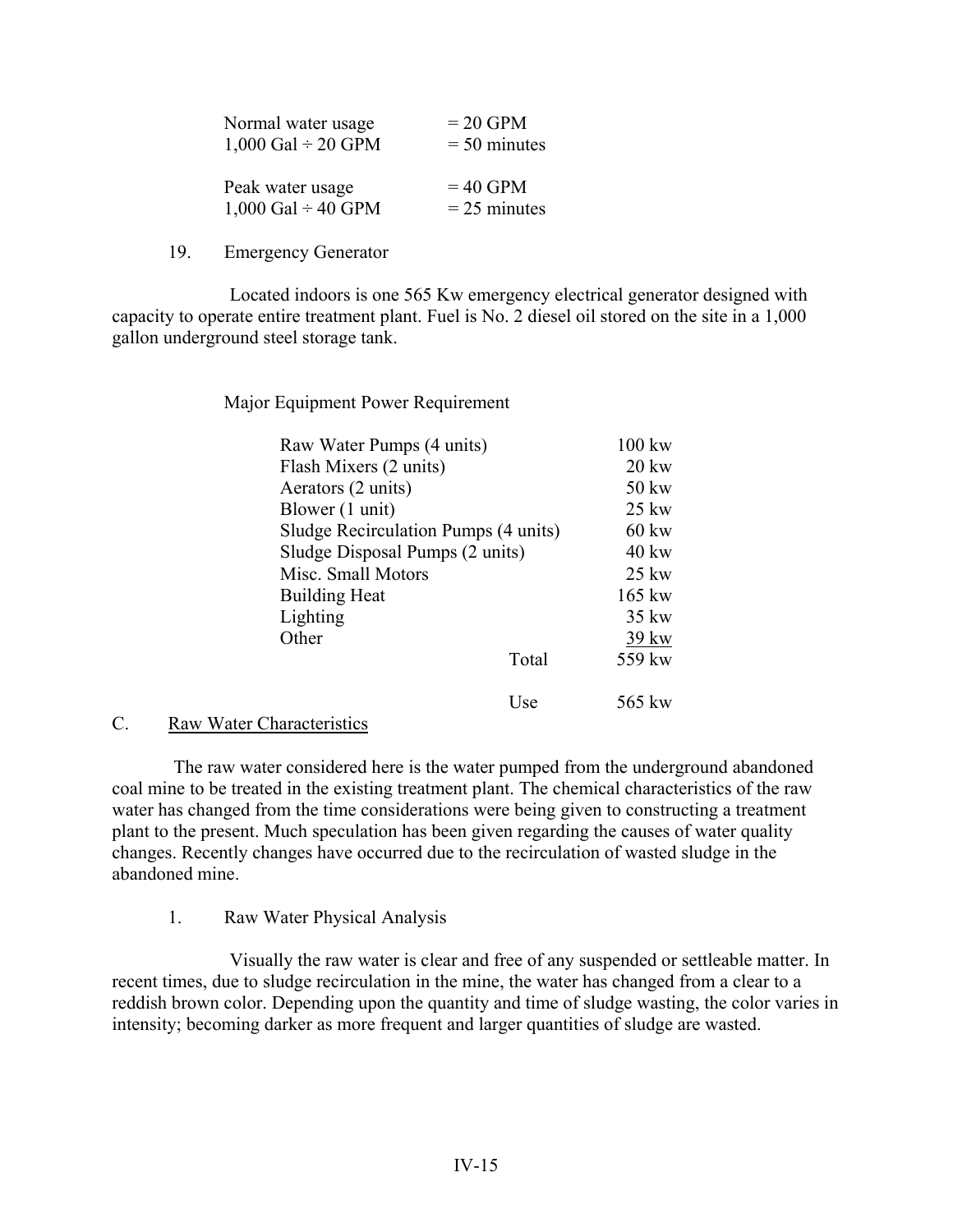Physical settling of the raw water provides a mere trace of settleable matter except at times when the sludge is being recirculated in the mine. At these latter times settable solids have gone as high as 850 milliters per liter.

Time has an effect on the settling characteristics of the raw mine water. In combination with a chemical change in the water, staining (reddish brown) of stream bottom, tanks, pipes, etc. has occurred. The longer the time period, the more stain (or darker the stain). Stains, if left for an extended period of time, develop into a film which continues to thicken with time unless physically removed.

2. Raw Water Biological Analysis

The raw mine water is toxic to most aquatic life and therefore will not support water borne organisms. In all the analyses that have been performed there has not been any evidence of biological or marine life. Consequently we have concluded that there is no significant biological activity in the raw mine water.

3. Raw Water Chemical Analysis

The raw water (typically called "acid mine drainage" or AMD) encountered at this treatment facility is produced by a chemical reaction between pyrite, oxygen and water. This yield the three principal chemical elements that are characteristic of AMD:

- a. Ferrous Iron b. Acid
- c. Sulfate Ions

AMD produced in this manner has a low pH (usually between 2.0 and 4.5) and promotes the dissolving of other heavy metals such as zinc, manganese, aluminum and magnesium into the water. Water with such high acidity and metal content is toxic to most aquatic life and corrosive to nearly all man-made structures.

An analysis of the raw water influent of the existing treatment plant would typically yield the following values:\*

| Parameter    | Result              | Plus or Minus      |
|--------------|---------------------|--------------------|
| pH           | 3.65                | 0.68               |
| Acidity      | $667$ mg/l          | $357 \text{ mg}/l$ |
| Alkalinity   |                     |                    |
| Sulfates     | $1212 \text{ mg}/1$ | $450$ mg/l         |
| Ferrous Iron | $197$ mg/l          | $237$ mg/l         |
| Total Iron   | $200$ mg/l          | $121 \text{ mg}/1$ |

\* Based upon data of 24 analyses 6/26/78 to 4/25/79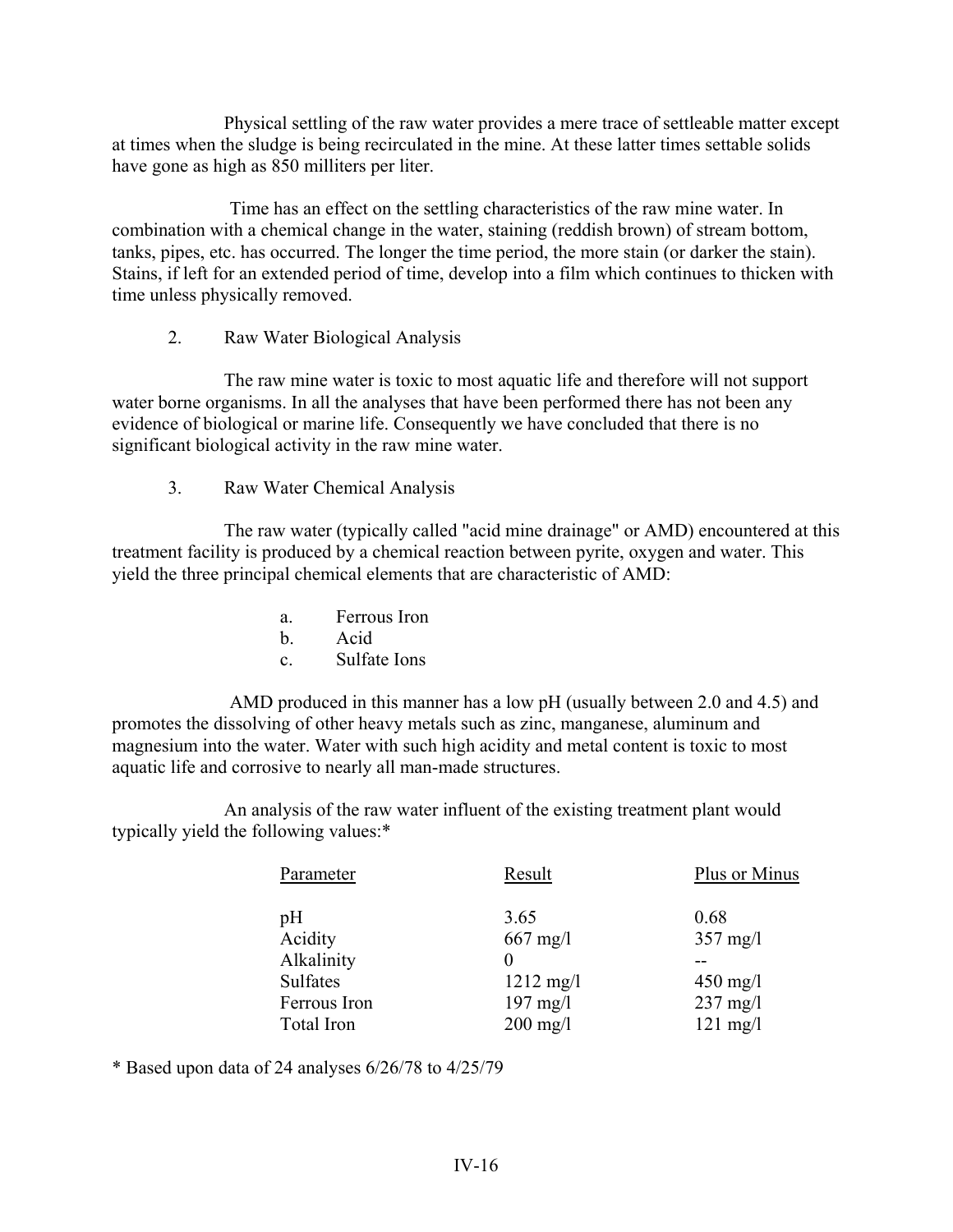A thorough examination of raw water analyses and an evaluation of trends in raw water quality indicate that periods of regularly increasing and decreasing chemical values occurred during the time period of testing. This characteristic, the large standard deviations of parameter values and the rising and lowering of the mine pool level indicate that changes in the AMD is an on-going event. Future changes in the raw water quality and quantity due to a drop or rise in the mine pool level are possible. eg. More or less oxygen and water drainage into the mine will affect the AMD characteristics.

The recirculation of sludge within the abandoned mine complex, which is attributed to the short-circulating effect between the waste sludge well and raw water well, greatly affects the quality of the raw water. The ferric iron content increases drastically, the acidity decreases considerably and the pH rises significantly. Because of these factors, we have attempted to provide herein only analyses that were performed on samples of raw water collected during times of minimal recirculation (exception on 5/30/79). The following table provides the results of several raw water analyses.

Please note the slight effect of in-mine recirculation on 2/22/79, 3/7/79, 6/13/79 and 7/17/79. Also the great effect of in-mine recirculation on 5/30/79.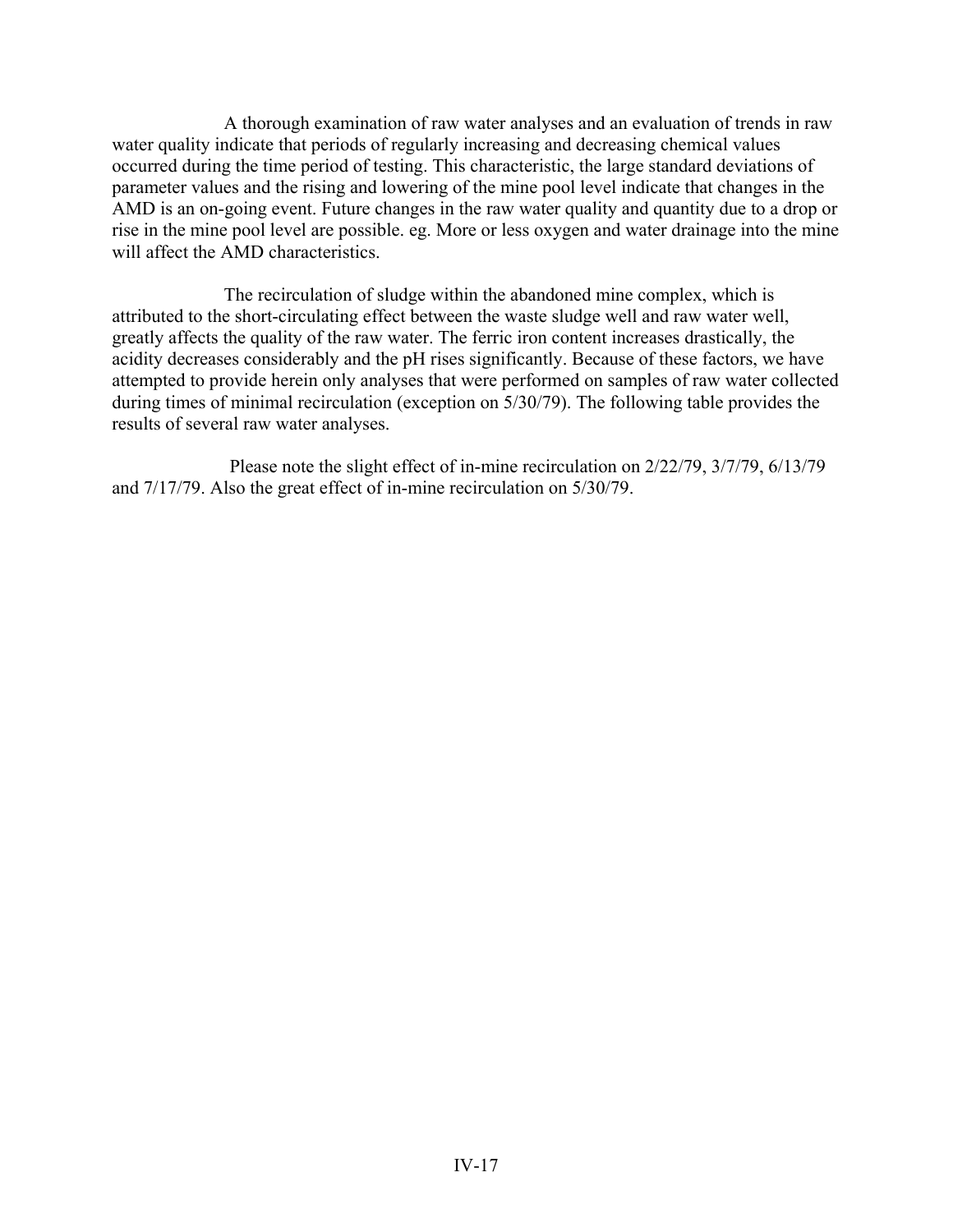| Parameter             | $(\text{bes1g}n)^*$ | 8/22/79              | 2/22/79   | 3/5/79  | 61/17<br>Ę<br>$\geq$ | PM<br>3/7/79 | 5/30/79 | 6/13/79   | 7/6/79    | 7/16/79   | 7/17/79   | 7/18/79         | 1/19/79 | 7/20/79 |
|-----------------------|---------------------|----------------------|-----------|---------|----------------------|--------------|---------|-----------|-----------|-----------|-----------|-----------------|---------|---------|
| 튐                     | 3.80                | 3.85                 | 4.45      | 3.92    | 3.20                 | 4.55         | 6.60    | 4.10      | 3.10      | 3.60      | 4.70      | 3.20            | 3.20    | 3.42    |
| <b>Ferrous</b> Iron   | 138                 | 60                   |           | 118     |                      |              |         |           |           |           |           |                 |         |         |
| Total Iron            | 304                 | $\Xi$                | 512       | 246     | 318                  |              | 1990    | 259       | 146       | 263       | 318       | 134             | 134     | 151     |
| Hot Acidity           |                     | 340                  |           |         |                      |              | 546     | 445       | 828       |           |           |                 |         |         |
| Free Acidity          | 538                 |                      |           |         |                      |              | 502     | 512       | 869       | 854       | 555       | $\overline{11}$ | 746     |         |
| Cold Acidity          |                     | 443                  | 965       |         |                      |              |         |           |           |           |           |                 |         |         |
| Total Acidity         | 657                 |                      |           | 992     |                      |              | 1322    | $\bullet$ | $\bullet$ | $\bullet$ | $\bullet$ | 0               | $\circ$ |         |
| Total Alkalinity      | $\bullet$           | $-340$               | $\bullet$ | $\circ$ |                      |              |         |           |           |           |           |                 |         |         |
| Net Alkalinity        |                     | $-340$               | $-965$    |         |                      |              |         |           |           |           |           |                 |         |         |
| Calcium Hardness      | 370                 |                      |           |         |                      |              |         |           |           |           |           |                 |         |         |
| Magnesium Hardness    | 330                 |                      |           |         |                      |              |         |           |           |           |           |                 |         |         |
| <b>Total Hardness</b> | 700                 |                      |           |         |                      |              | 1300    |           |           |           |           |                 |         |         |
| Sulfates              | 1850                | 1100                 | 2600      | 1990    |                      |              | 1200    | 1850      | 1300      | 1350      | 1175      | 1300            | 1250    | 1250    |
| Manganese             | $\overline{0}$      | 4.1                  | 13.6      | 8.15    | 7.0                  |              | 951     | 10.3      | 6.4       |           |           |                 |         |         |
| Turbidity             | $\overline{16}$     |                      |           |         |                      |              |         |           |           |           |           |                 |         |         |
| Setteable Solids      |                     | $\ddot{\phantom{0}}$ |           |         |                      |              |         |           |           |           |           |                 |         |         |
| Suspended Solids      |                     | 14                   | 827       |         | 236                  | 1244         |         |           | 5         |           |           |                 |         |         |
| Dissolved Solids      |                     | 1704                 | 2930      |         | 2482                 | 2260         |         |           | 1952      |           |           |                 |         |         |
| Total Solids          |                     | 1718                 | 3757      |         | 2718                 | 3504         |         |           | 1993      |           |           |                 |         |         |
| Chlorides             |                     | 15.2                 |           |         |                      |              |         |           |           |           |           |                 |         |         |
| Aluminum              |                     | 20.2                 |           |         |                      |              |         |           |           |           |           |                 |         |         |

**ERNEST MINE COMPILEX**<br>RAW WATER ANALYSES<br>Samples Taken at the Treatment Plant Influent

\* NOT BY I.R.K. LABORATORY

 $\frac{1}{2}$  $\frac{1}{2}$ 

 $IV-18$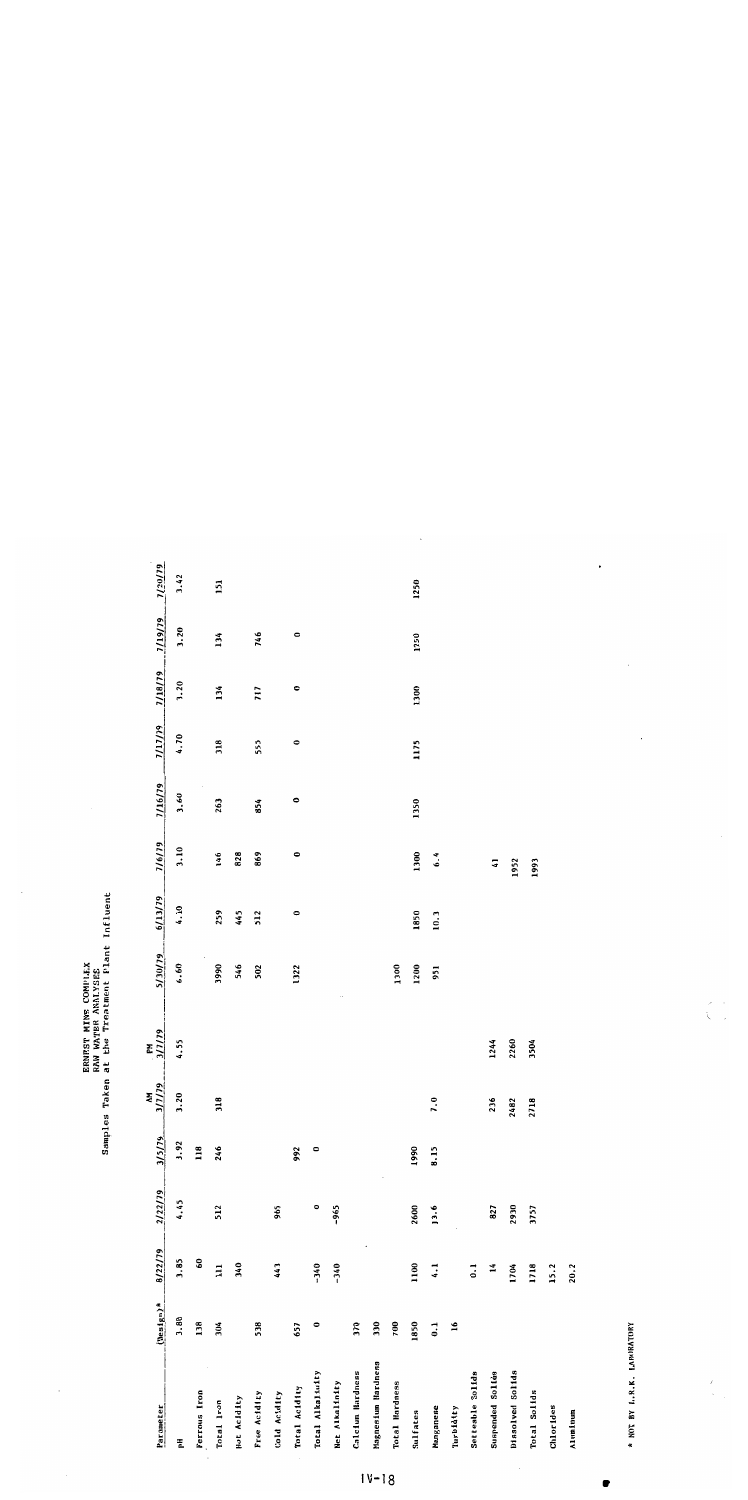### D. Sludge Characteristics

Sludge generated at the existing treatment facility has undergone several analyses and evaluations. During the period of plant operations, the sludge characteristics have varied considerably. Methods of sludge control, concentration, recirculation and wasting have been numerous and varied producing expected and unexpected results. We have summarized the most important sludge situations and considerations in this portion of the report.

1. Sludge Physical Analysis

The following discussion describes both visual and settleable characteristics of the sludge at the treatment plant. Sludges developed for "pilot plant" operations are not presented in this section.

It was expected that the sludge would be thick (approximately 6% solids) with high specific gravity and viscosity (1.5 or greater). For some unknown reasons, these conditions were never attained. A gypsum problem was also anticipated, which never developed.

a. Color

The sludge is an opague reddish brown color. The color varies slightly with changes in thickness, becoming more reddish as the sludge thins and more brown as the sludge thickens. The sludge stains almost everything it touches; hence, the channels, tanks, pipes, etc. are taking the color of the sludge.

b. Clarifier Sludge Level

Shortly after start-up of the treatment plant it was discovered that it was difficult to hold the sludge blanket level in the clarifiers. The sludge would rise and overflow the clarifier effluent launders if a significant quantity of sludge was not drawn from the clarifier. In order to maintain the sludge in the clarifiers several methods of plant operation were performed; none contributed significantly to thickening and/or densifying the sludge. Methods included:

- i. Raised pH
- ii. Lowered pH
- iii. Raised D.O. Level
- iv. Lowered D.O. Level
- v. Recirculated sludge
	- (a) To Flash Mixer
	- (b) To Aeration Tank
	- (c) To Clarifier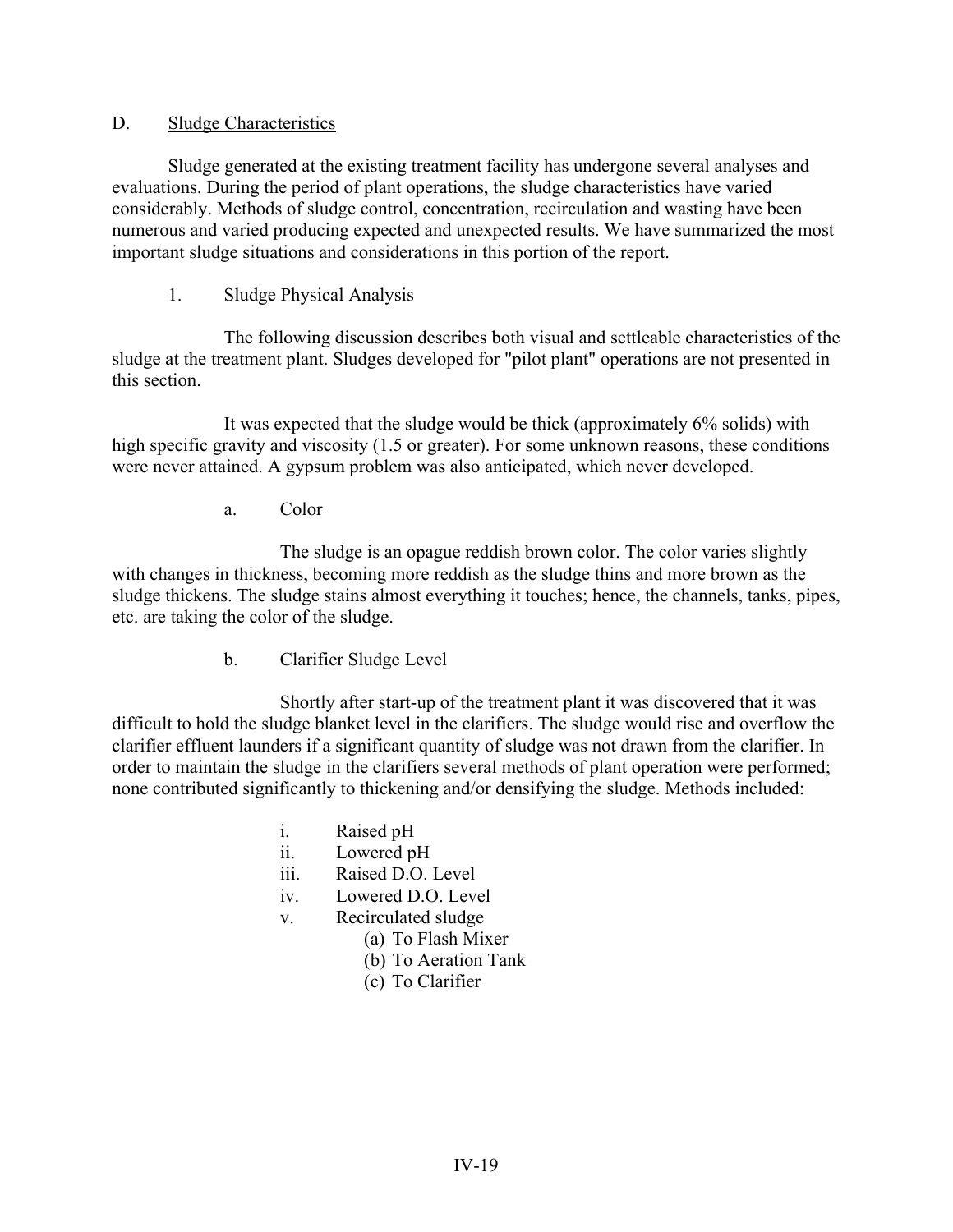- vi. Reduced Raw Water Quantity
- vii. Changed Scrapers to Intermittent Operation
- viii. Changed Sludge Withdrawal to Intermittent Operation

During periods of plant operation of full capacity (4.5 MGD) the sludge required to be wasted to maintain a sludge blanket level at an elevation to not overflow the effluent launder is approximately 80,000 gallons per day per clarifier. Generally this sludge would test at 1% solids. Most of the time the clarifier supernatant had evidence of suspended colloidal matter distributed evenly throughout. This material overflowed the clarifier, mixed with the plant effluent and was ultimately discharged to the receiving stream. This suspended matter was so heavy at times that the top of the sludge blanket was not visible from the clarifier bridge. Sight penetration was depleated at a depth of about three feet. The addition of polymers had an appreciable effect on the sludge quality and clarifier supernatant. Time of sludge containment affected the volume of sludge (the longer it was held the more compact it became).

On July 6, 1979 a physical measurement was made of the sludge level in two of the clarifiers in order to evaluate the effect of time on the volume of sludge produced. Clarifier Number One had been used for storage of waste sludge from both sides of the plant for a period of eight days when the samples were collected. Clarifier Number Four contained sludge produced under "normal" treatment.

| <b>Location of Sample</b>    | % Solids by Weight in Sludge |
|------------------------------|------------------------------|
| Top of Sludge Blanket        | 0.7                          |
| 4 Ft. Below Surface          | 1.3                          |
| 8 Ft. Below Surface          | 1.5                          |
| 12 Ft. Below Surface         | 21                           |
| 16 Ft. Below Surface         | 2.2                          |
| Clarifier Number Four<br>11. |                              |
| <b>Location of Sample</b>    | % Solids by Weight in Sludge |
| Top of Sludge Blanket        | 0.2                          |
| 8 Ft. Below Surface          | 0 <sub>3</sub>               |
| 16 Ft. Below Surface         | 0.6                          |

i. Clarifier Number One

Again on July 17, 1979 another physical measurement was conducted of the sludge on the number two side of the plant. Sludge was being recirculated in the plant and some recirculation was evident in the raw water being pumped from the mine.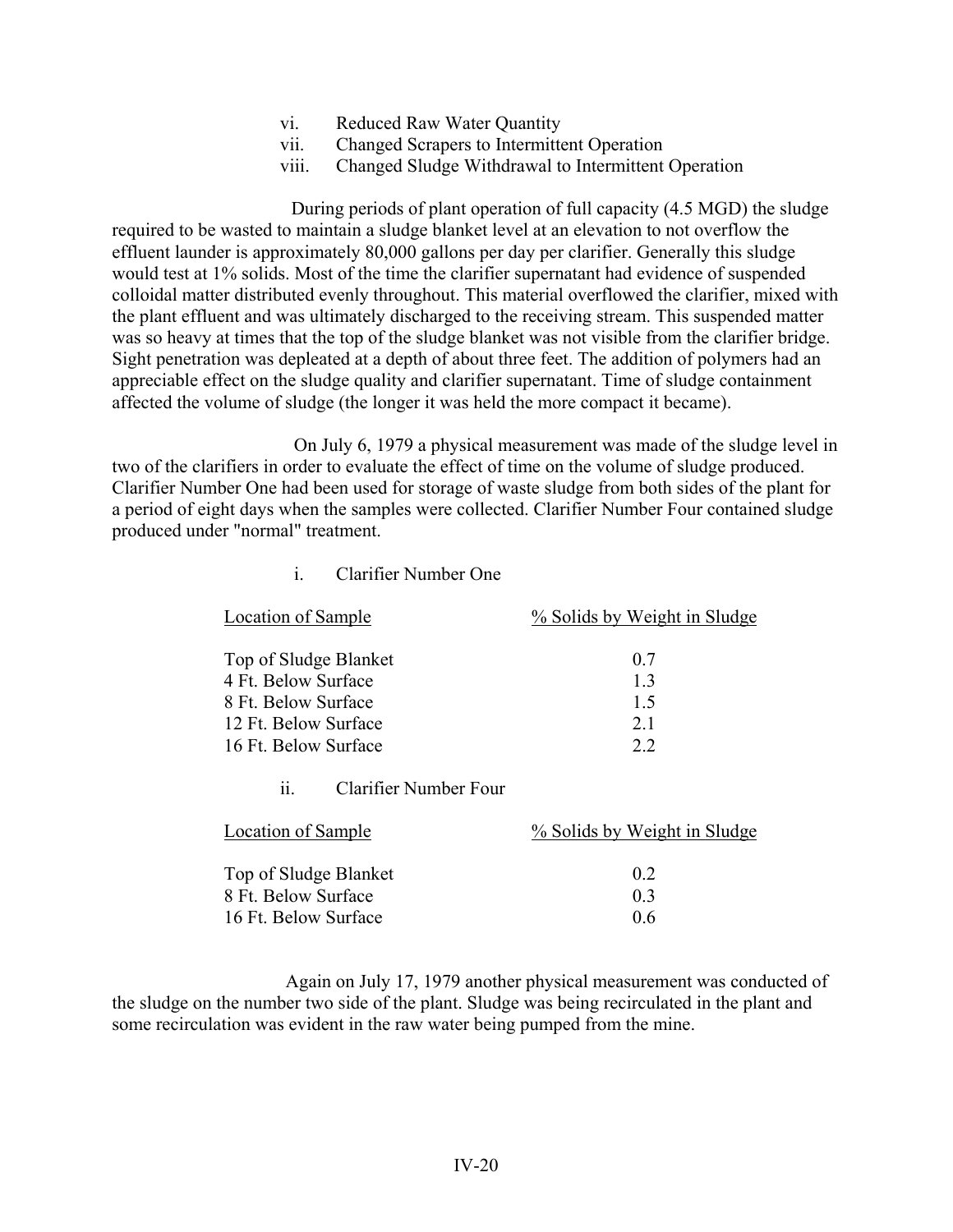The following results were obtained:

| Aerator No. 2 effluent    | 0.4% Solids by Weight. |
|---------------------------|------------------------|
| Clarifier No. 4 Surface   | 0.4% Solids by Weight  |
| Clarifier No. 4 Middle    | 0.7% Solids by Weight  |
| Clarifier No. 4 Bottom    | 0.8% Solids by Weight  |
| Waste Sludge (No. 2 Side) | 0.9% Solids by Weight  |

On the basis of the above investigations it is concluded that the sludge from the treatment plant can be compacted about two-thirds of its volume by allowing it to remain in the clarifiers for an extended period of time. Conversely, a short period of time and/or recirculation of sludge within the treatment plant prevents the sludge from compacting to a significant increase in density or percent solids.

c. Setteability Features

Samples of sludge collected and set up in the plant laboratory for settleability analysis coincided with the observations made on the sludge blanket in the clarifiers. Volumetrically the sludge would typically settle to approximately 985 ml in a 1000 ml cylinder over a period of one hour and approximately 960 ml in a 1000 ml cylinder over a period of two hours.

An analysis was performed in the L. Robert Kimball and Associates Laboratory on March 12, 1979 on treatment plant waste sludge under different pH conditions. A sample was secured which had a pH of 7.95. From this sample five samples were prepared to an adjusted pH by adding caustic soda or lime (laboratory grade) in separate 500 ml cylinders. Each 15 minutes a reading of the sludge volume was made with the following results:

|              | No.1       | No. 2      | No. 3      | No. 4      | No. 5      |
|--------------|------------|------------|------------|------------|------------|
| Actual pH    | 7.50       | 8.00       | 8.50       | 9.00       | 9.50       |
| Actual ml    | 498        | 495        | 497        | 500        | 499        |
| Time(Min.)   | Vol. %Sol. | Vol. %Sol. | Vol. %Sol. | Vol. %Sol. | Vol. %Sol  |
| $\mathbf{0}$ | 498(100.0) | 495(100.0) | 497(100.0) | 500(100.0) | 499(100.0) |
| 15           | 498(100.0) | 495(100.0) | 496(99.8)  | 499(99.8)  | 499(100.0) |
| 30           | 495(99.4)  | 494(99.8)  | 496(99.8)  | 498(99.6)  | 498(99.4)  |
| 45           | 493(99.0)  | 492(99.4)  | 493(99.6)  | 497(99.4)  | 496(99.0)  |
| 60           | 491(98.6)  | 490(99.0)  | 490(98.6)  | 495(99.0)  | 494(98.8)  |
| 75           | 489(98.2)  | 487(98.4)  | 488(98.2)  | 493(98.6)  | 493(98.8)  |
| 90           | 487(97.8)  | 485(98.0)  | 485(97.6)  | 943(98.6)  | 492(98.6)  |
| 105          | 483(97.0)  | 485(98.0)  | 484(97.4)  | 492(98.4)  | 490(98.2)  |
| 120          | 482(96.8)  | 480(97.0)  | 481(96.8)  | 490(98.0)  | 488(97.8)  |
| 180          | 474(95.2)  | 471(95.2)  | 473(95.2)  | 483(96.6)  | 482(96.6)  |
| 240          | 467(93.8)  | 463(93.6)  | 464(93.4)  | 477(95.4)  | 475(95.2)  |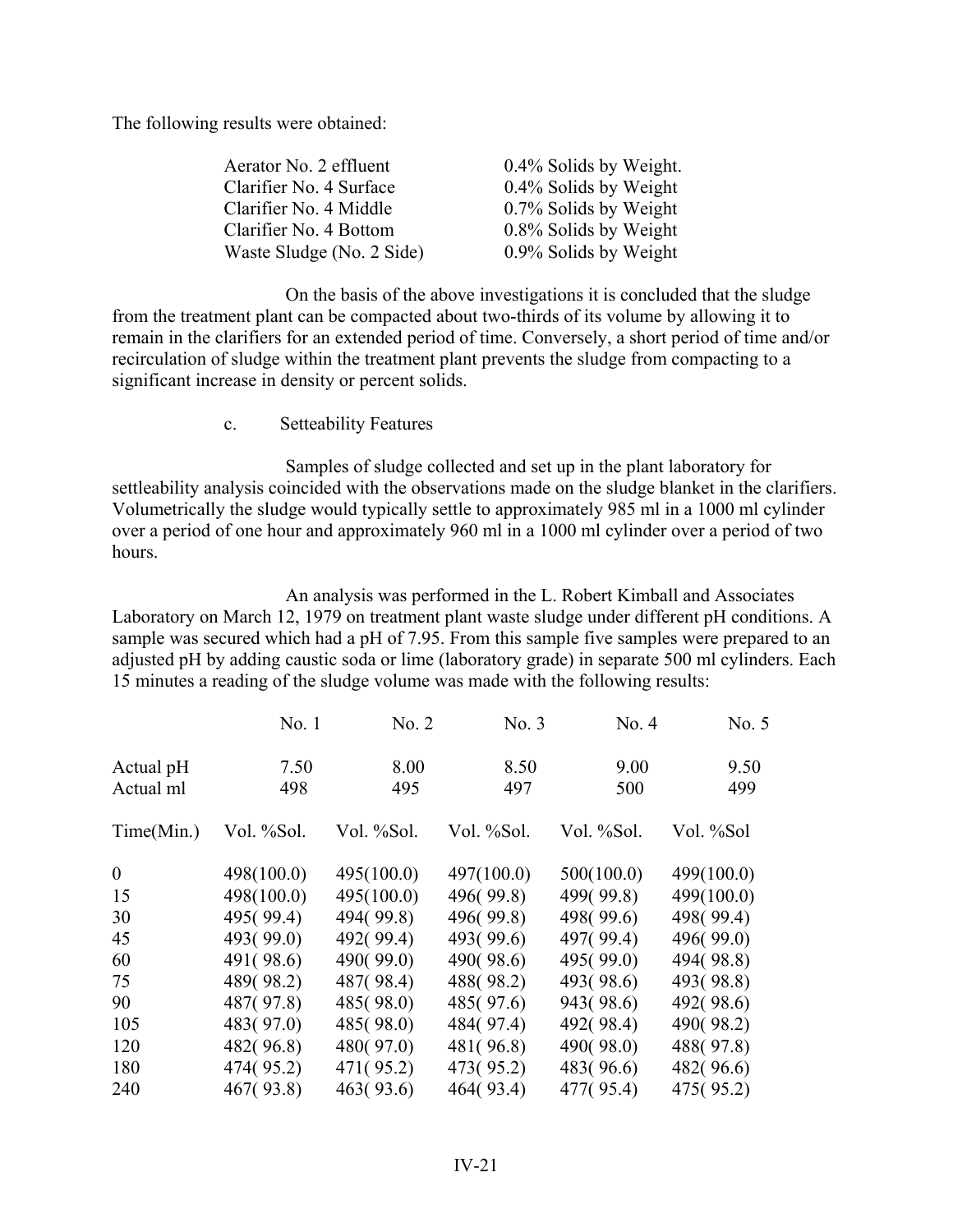The results were plotted on a graph with % sludge by volume vs. time. A copy of this graph is inserted herein. (See Figure IV-1) It can be observed that the pH has very little effect on settleability during the first hour of quiescent conditions. However, after one hour, the pH seems to have a significant effect on the sludge settleability; the lower the pH the better the settleability. After three hours the settleability favored a pH of 8.5. Since the clarifier detention time is about 7 hours (excluding sludge volume) it appears the ideal pH for settleability is 8.50.

It should also be noted that the rate of settling of the sludge continued at an equal rate from one-half to four hours. This rate probably would have continued for another two hours before drastically slowing down.

Flocculation is very light and easily upset. During settling the material stratifies (coagulates in layers with clear liquid between) at first with compaction after a time interval. Mixing of settled material with supernatant can be accomplished easily with a resultant settling volume of solids decrease. The floc is delicate and breaks up readily.

d. Handleability

The sludge is easily handled. Experience has indicated that the material can be readily pumped by the use of centrifugal pumps. There has been no blockage of pipelines and no significant build-up of materials on the pipe internal walls. There is some evidence of minor abrasion.

Open channels and flumes have carried the sludge adequately. The material is very fluid (at about 1% solids) and moves by gravity in conduits and channels. It also seeks its own level in tanks and chambers. In slow moving areas it deposits residue; however, this is removed by increasing flow velocities or by hosing with water.

The material is not coarse but is slimy to the touch. It will cling to surfaces in fine layers but is easily removed by hosing if it has not dried. A discoloration of surfaces occurs when the sludge makes contact. The sludge dries slowly under atomspheric conditions (two days in the open sun at 90°F to dry a sample in a garbage can lid about 6." diameter by 1/8" thick). Dried sludge will return to a fluid condition upon mixing with a liquid.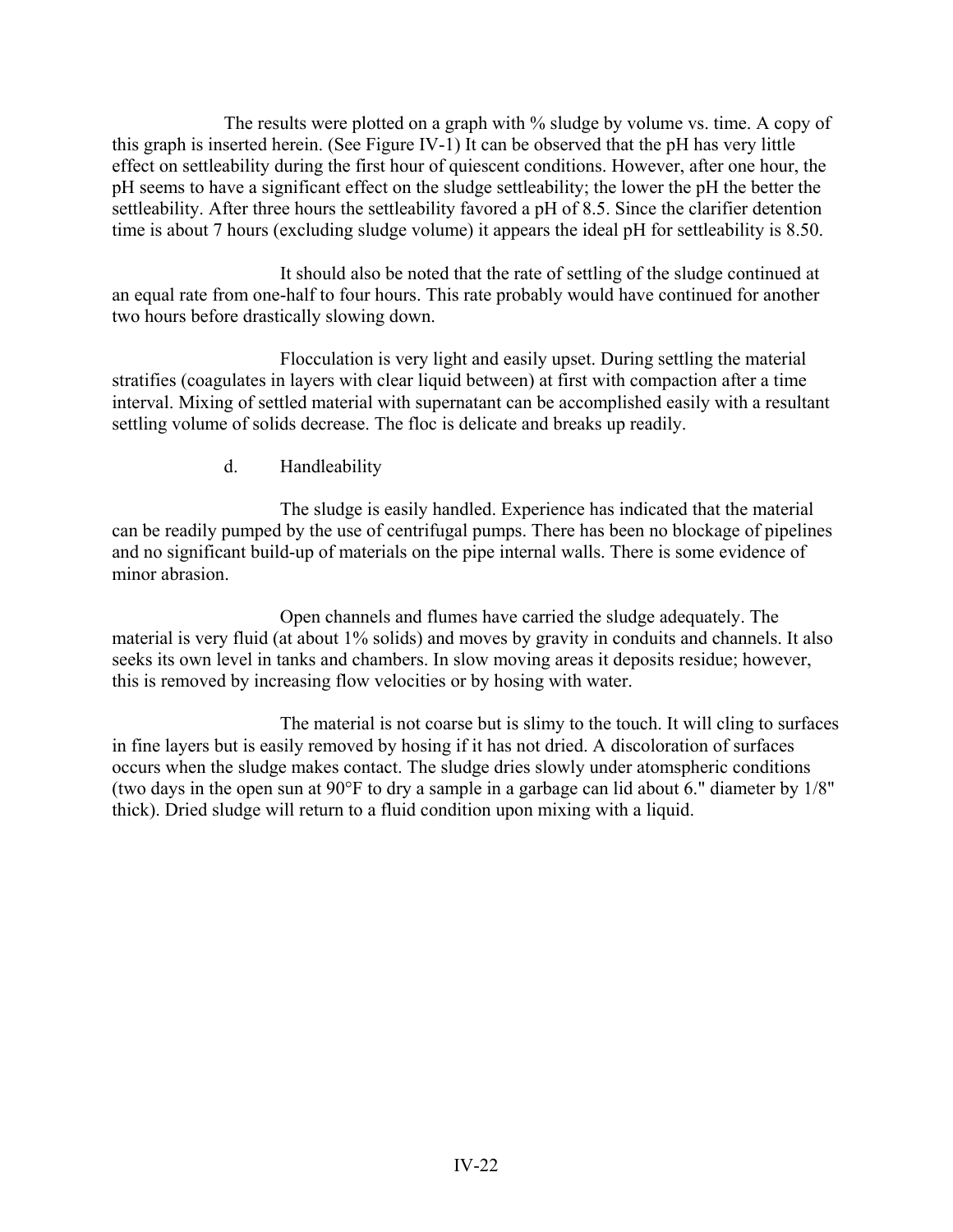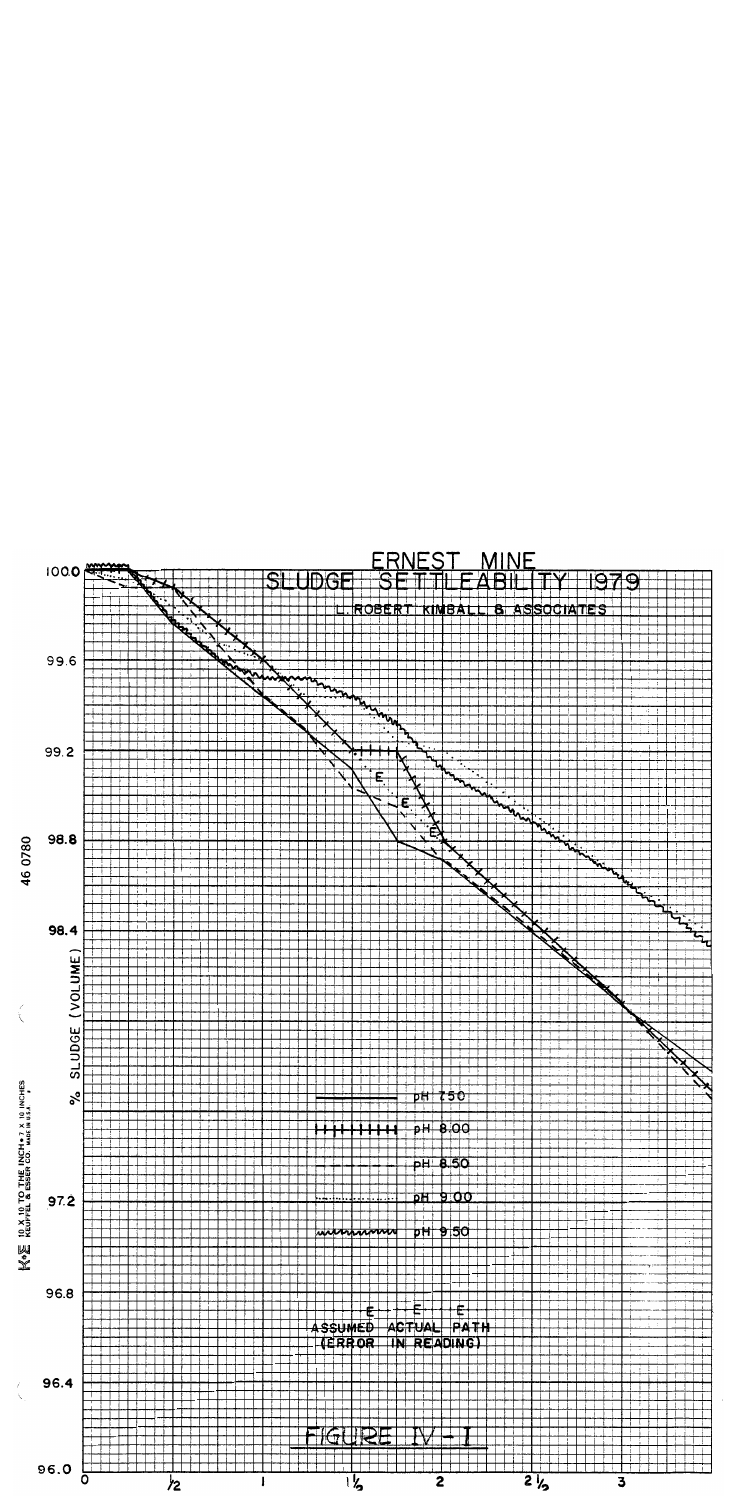## 2. Sludge Chemical Analysis

A limited amount of testing was performed on the existing treatment plant sludge. The following page contains the results of the most recent heavy metals sludge analysis.

The sludge generated normally ranges in solids content from 0.5% to about 1.5%. A consistent solids content has not been maintained due to the variations in treatment plant operations.

There are insignificant amounts of silver, selenium, molybdenium and mercury. In fact, the quantity of these elements in the sludge is almost beyond detectability without extremely sophisticated testing equipment. The lead, manganese, cadmium and arsenic concentrations are also low. There is a significant amount of chromium, copper and aluminum. The nickel content is considerable and, as expected, the iron concentration is high.

## E. Experimental Pilot Operations

During operation of the existing treatment plant and prior to the final design of any sludge dewatering facilities it is recommended that a continuing evaluation of sludge generation be conducted. Results of any such pilot operations would be applied to the design of sludge dewatering equipment.

Experimental pilot operations include but are not limited to:

- a. Revising plant operations
- b. Laboratory studies of sludge characteristics
- c. Addition of flocculants
- d. Continuing analyses of raw water & sludges

By continuing this work until the design is completed it is expected that new techniques of thickening sludge will be realized which then will become a part of the anticipated plant addition.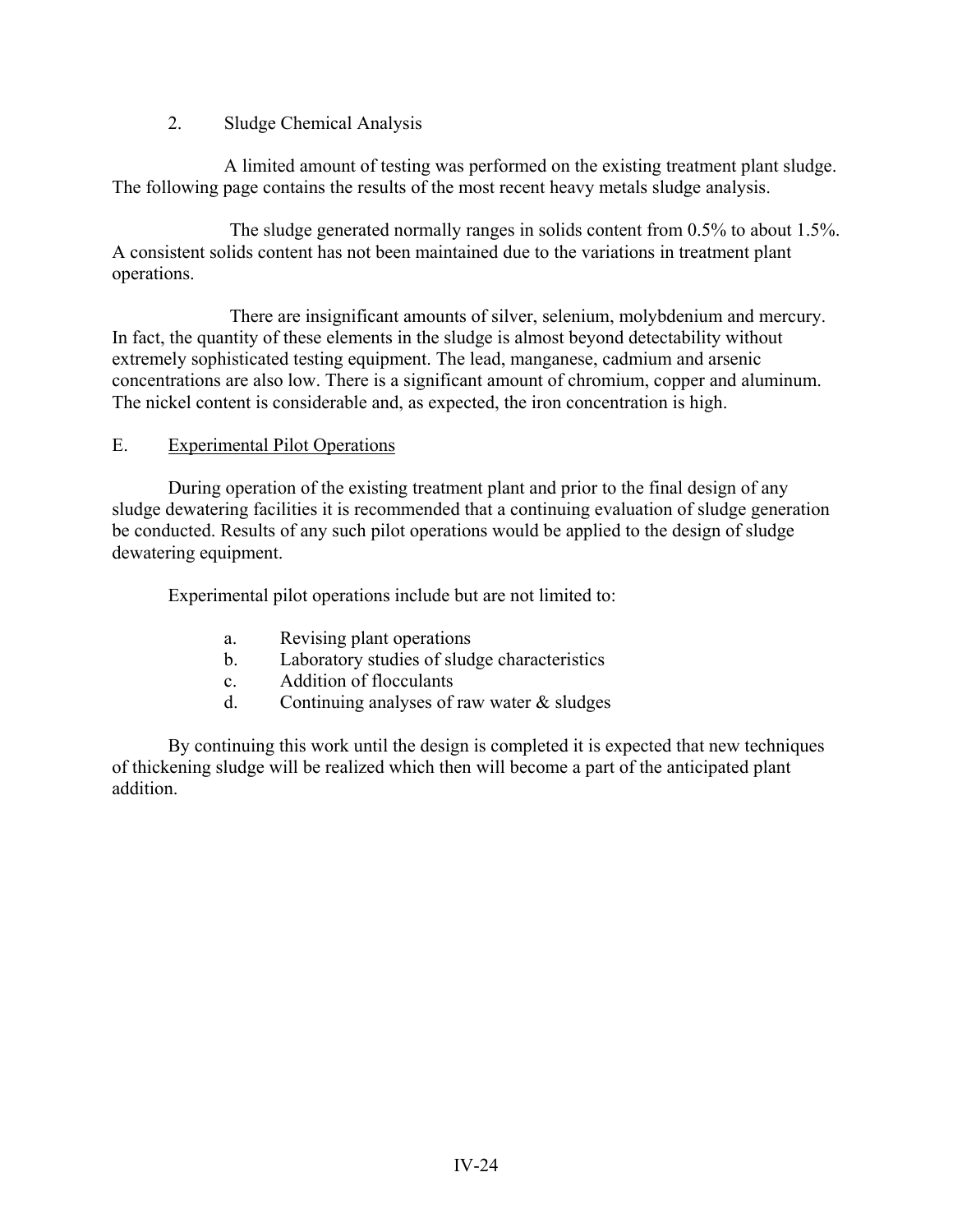# FIGURE IV - II

## CARL A. WHITE WATER RECLAMATION PLANT

# ERNEST MINE COMPLEX

Analyses of sludge yields the following: for every 1 Kg of dry solids, following quantities are contained

| Silver      | less than 1 mg   |
|-------------|------------------|
| Selenium    | less than 1 mg   |
| Nickel      | $172 \text{ mg}$ |
| Molybdeniun | less than 1 mg   |
| Mercury     | less than 1 mg   |
| Lead        | 4 mg             |
| Chromium    | $33 \text{ mg}$  |
| Copper      | 56 mg            |
| Cadmium     | $1.8 \text{ mg}$ |
| Arsenic     | $3 \text{ mg}$   |
| Iron        | 242.8 g          |
| Manganese   | $7.1\text{ g}$   |
| Aluminum    | 83.0 g           |
|             |                  |